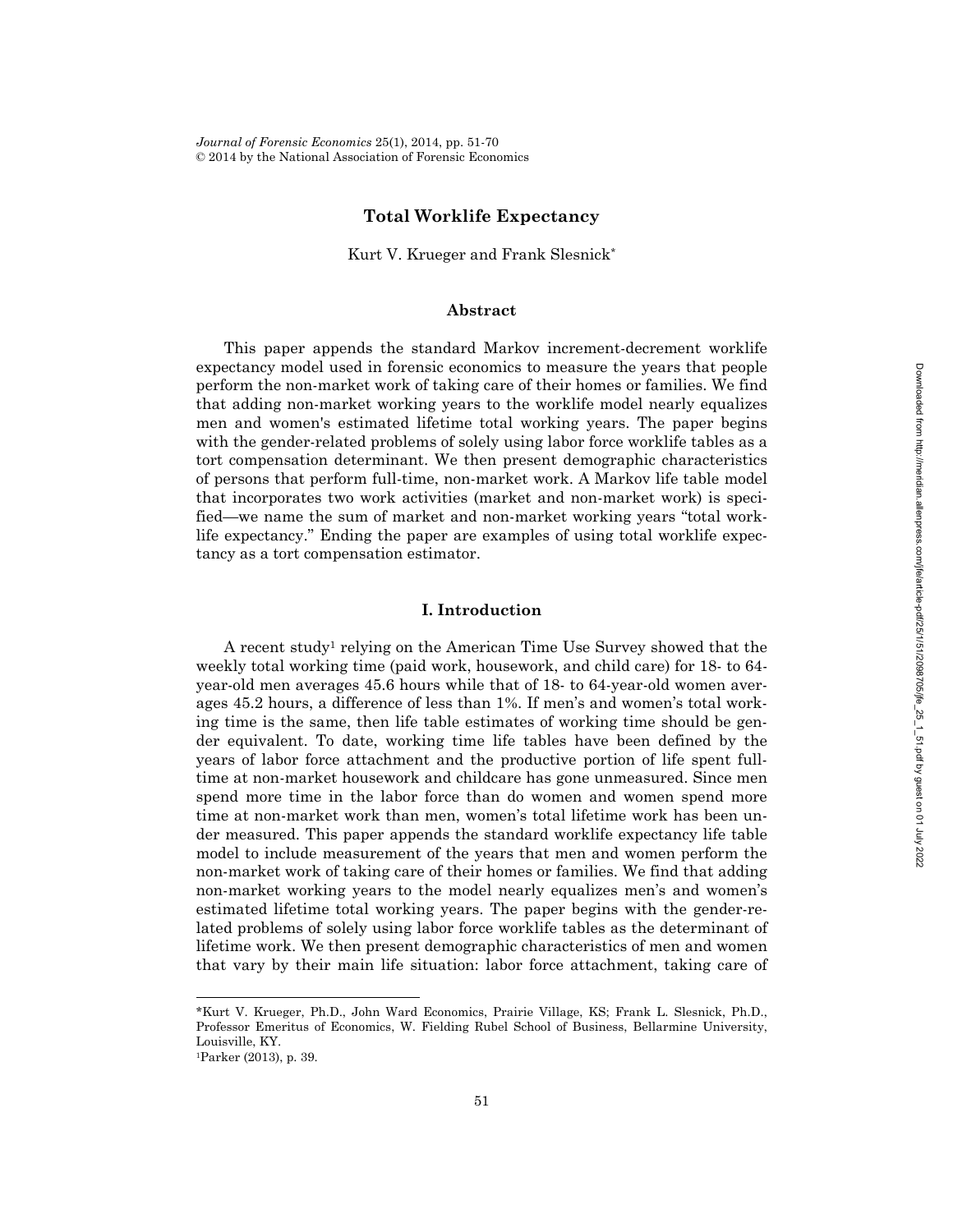home or family, or something else. A Markov life table model that incorporates two active work states (market and non-market work) and one inactive state is specified— we name the sum of market and non-market working years "total worklife expectancy." Ending the paper are examples of using total worklife expectancy as a tort compensation estimator.

### **II. Worklife Expectancy and its Gender Problem**

The Markov increment decrement model (MID) is the current standard in determining worklife expectancy (WLE) with its history traced in Krueger (2004) and its methodology presented in detail by Foster and Skoog (2004). The MID WLE statistic represents the remaining lifetime years of labor force attachment for certain populations by beginning age and starting labor force attachment status (active, inactive, or all). For United States estimates, the Current Population Survey (CPS) has been utilized to estimate the MID longitudinal labor force attachment transit probabilities and the *U.S. Life Tables* are chosen for the death hazard.

The latest published example of MID WLE estimates are found in Skoog, Ciecka, and Krueger (SCK), (2011). In Table 1, we show SCK labor force worklife expectancy estimates for initially active-in-the-labor-force high school educated men and women by age. The MID WLE estimates in Table 1 show the same patterns as found with other educational attainments: worklife expectancy declines with age and the ratio of women's to men's worklife expectancy increases with age as women lose their child raising responsibilities.

In a personal injury litigation, lifetime earning capacity can be calculated as the present value of pre-injury expected earnings over the years of remaining worklife expectancy. Suppose a man and a woman are 25 years old, high school educated, and are assumed to have lifetime gender equivalence in their annual earning capability. The present value of estimated lifetime earning capacity for the man would be 17.3% higher than for the woman when using the SCK worklife expectancy years (33.64 years is 17.3% greater than 28.68 years).

|               |       | High School Educated<br>Active in the Labor Force | Women's WLE as a<br>$%$ of Men's |
|---------------|-------|---------------------------------------------------|----------------------------------|
| Beginning Age | Men   | Women                                             |                                  |
| 18            | 38.72 | 32.91                                             | 85.0%                            |
| 25            | 33.64 | 28.68                                             | 85.3                             |
| 35            | 25.37 | 22.17                                             | 87.4                             |
| 45            | 17.14 | 15.38                                             | 89.7                             |
| 55            | 9.71  | 9.03                                              | 93.0                             |
| 65            | 4.72  | 4.62                                              | 97.9                             |

Table 1 Example MID WLE estimates from SCK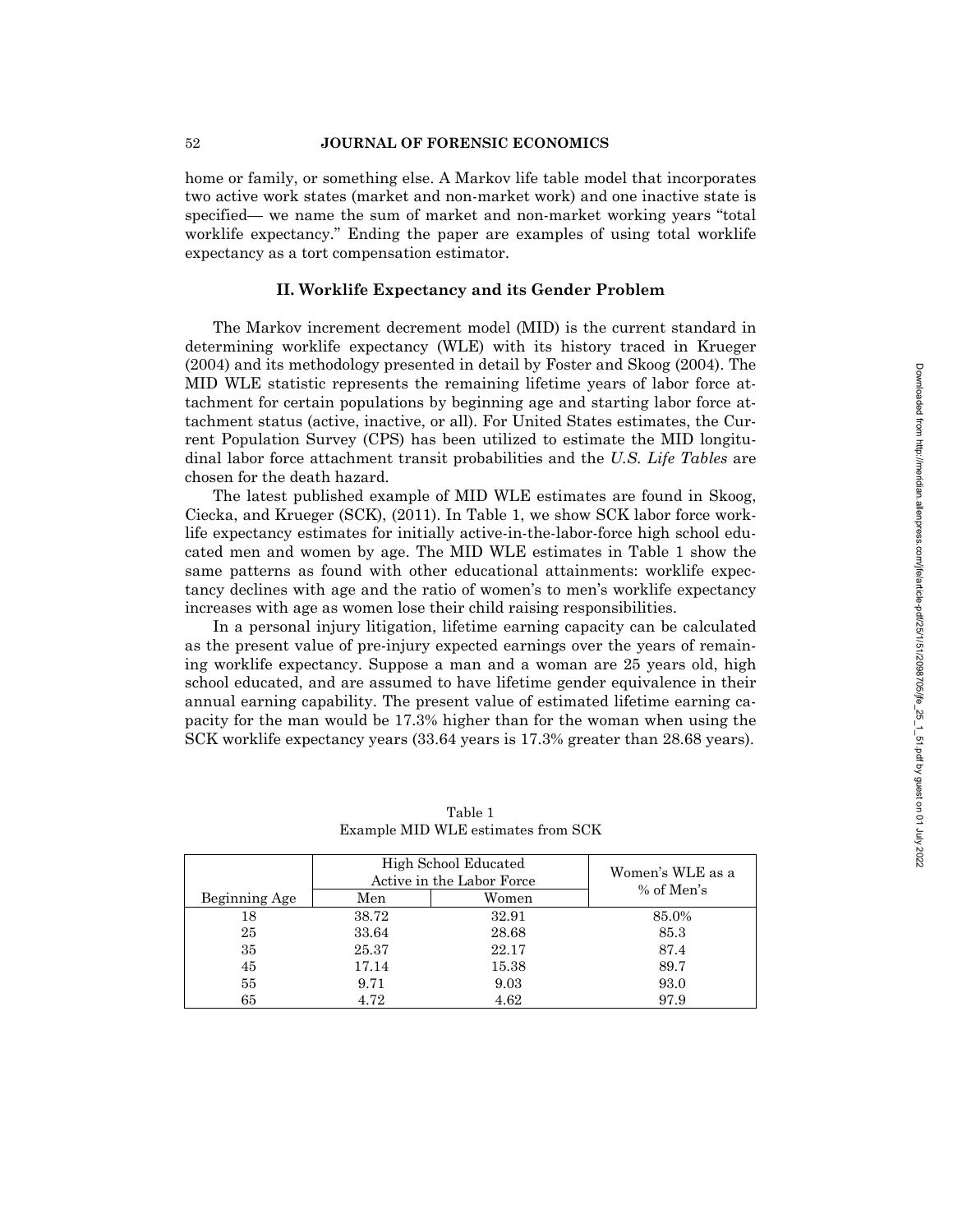Chamallas (1994) states that since women voluntarily choose to allocate more of their productivity to domestic activity in raising children and/or maintaining family homes, the usage of worklife expectancy alone to measure tort economic damages signals that men are more productive than women. The first September 11th compensation model offered by the U.S. Justice Department used MID WLE estimates by gender. After calls of gender discrimination, 2 the Justice department decided to use men's worklife tables for both men and women, something described by the September 11<sup>th</sup> Special Master as "generous."3

Chamallas argues that worklife assessments grounded in probabilities based on gender generalizations eclipse the fact that a defendant's conduct often denies the plaintiff the option of paid employment.4 Even if a woman was participating in the labor force at the time of injury, and she never intended to engage in domestic activity, gender-based worklife tables predict (but do not measure) that she would have done so at some point in the future. While gender-based and labor force-based worklife expectancy tables have such discriminatory features, courts and economists have developed a habit in using them. Chamallas and Wriggins (2010) found that the most familiar objections to abandoning gender-specific data are couched in terms of "accuracy" fitting within the "make whole" goal which seeks to restore tort victims to their *status quo ante* occupied absent the tort. They write of the widely held perception that since most women work fewer years than men, tort damages based on worklife expectancy statistics are a fair and accurate measurement of what they likely lost as a result of the tort (e.g., tort victims should not seek compensation to make up for social inequities; or, the defendant takes the victim as found). Forgotten from that discriminatory argument is (1) the legal standard of earning capacity focuses on what the plaintiff *could* have earned rather than what plaintiff *would* have earned, and (2) economic theory and data reveal that the personal economic value of domestic activity exceeds the money returns achievable in the labor force. 5 Indeed, Horner and Slesnick (1999) state that

laws."<br><sup>5</sup>Judge Richard Posner (1989):

 <sup>2</sup>See September 11th Victim Compensation Fund of 2001 Final Rule. Federal Register: March 13, 2002 (Volume 67, Number 49) p. 11,238. See also "Less for Women? Work life statistics may limit Sept. 11 fund payout to victims." Newsday, January 3, 2002.<br><sup>3</sup>Final Report of the Special Master for the September 11<sup>th</sup> Victim Compensation Fund of 2001, Vol-

ume 1, p. 33: "The Fund adopted the more generous standard for males to avoid any gender bias in assumed future work life patterns and to ensure consistency." Found January 18, 2014 at http://www.justice.gov/final\_report.pdf.<br><sup>4</sup>Chamallas and Wriggins (2010). p. 159: "The use of gender- and race-based tables saddles noncon-

forming individuals with generalizations about their group, a kind of stereotyping generally prohibited by the constitutional guarantees of equal protection and statutory antidiscrimination

If a housewife is disabled, how should her lost "earnings" be evaluated? My analysis of a housewives' tax implies that a minimum estimate of a disabled housewife's lost earnings is the wage she would have commanded in the market (summed over the estimated period of disability and then discounted to present value at the appropriate interest rate), for if those earnings were less, she would switch from household to market employment. This method of estimation would probably yield higher estimates than the "replacement cost" method, which is the one most courts use at present and is flawed by the tendency to ignore the quality dimension of the housewife's services. (p. 194-195)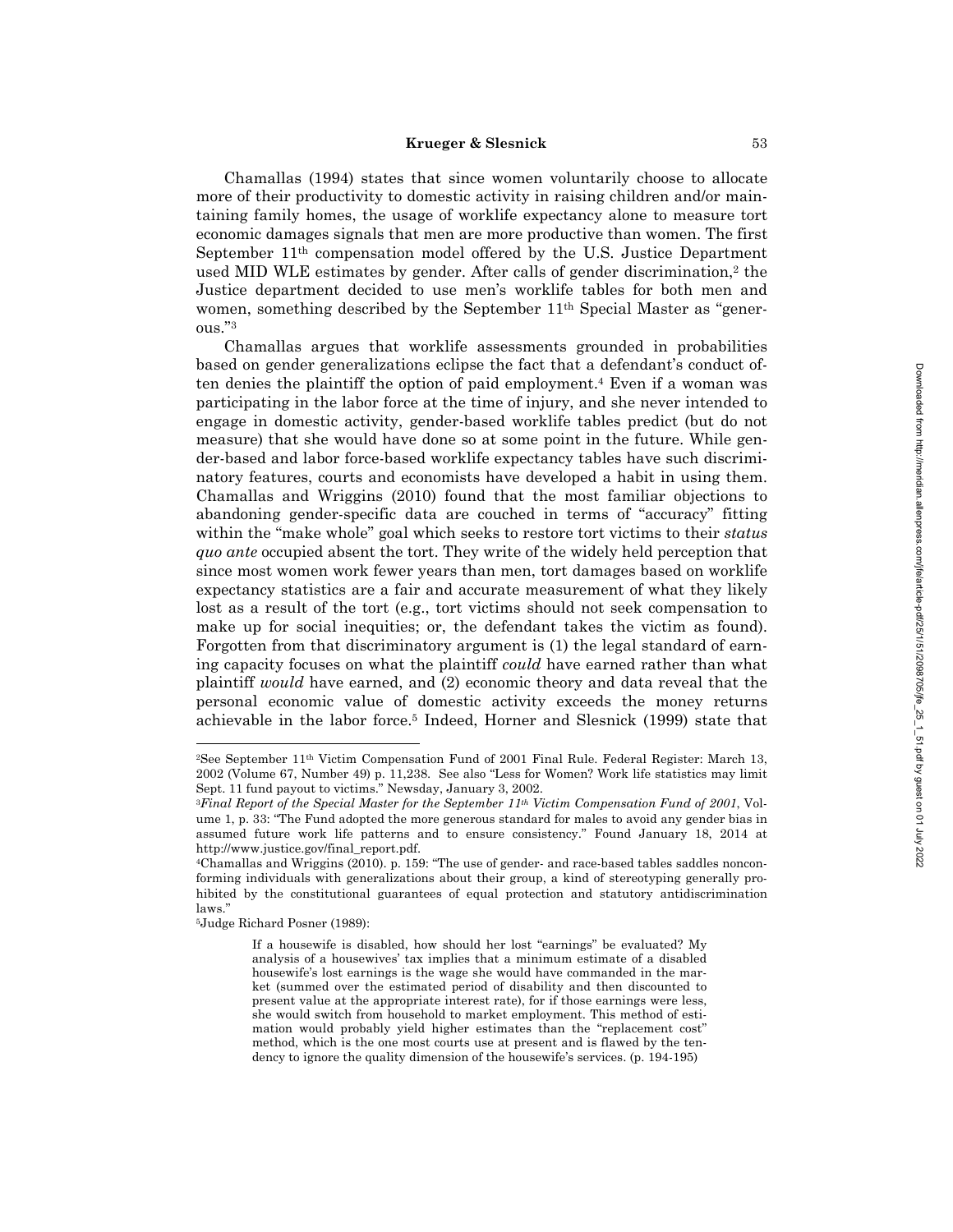worklife expectancy tables are not ideal instruments for measuring earning capacity because worklife expectancy is unable to capture the lifetime economic value associated with the voluntary, non-binding choices made by the portion of the population that chooses not to participate in the labor force. 6

Corcione and Thornton (1991) consider a young woman, aged 12, who is the subject of a tort litigation. According to the authors,

If the economist were to rely simply upon worklife tables based upon the experience of an 'average' woman, the resulting estimate (about 30 years) would reflect considerable periods of inactivity and frequent entry to and exit from the labor force–mostly due to marriage, childbirth, and child-rearing. But is it reasonable or fair to assume that the twelve-year-old would have been similar to that of an "average" woman? (p. 164)

Not only have the child's preferences not been established, but it is likely that an economist would assume that the plaintiff would eventually have a family as most worklife tables reflect such an assumption. 7 Corcione and Thornton classified the reasons for non-participation in the labor force as voluntary and involuntary. Those who were involuntarily out of the labor force included those who wanted a job but did not have one, were ill or disabled, and in one scenario those who had no desire to enter the labor force. All other individuals not in the labor force for reasons that were not specifically mentioned above were considered voluntarily out of the labor force. After developing what Corcione and Thornton term "potential labor force participation rates," which consist of the sum of those in the labor force plus those who are voluntarily not in the labor force divided by the total population, the authors come to two general conclusions:

- 1. The potential labor force participation rate for women is considerably higher than the actual rate for women, but the two rates are much closer for men; and,
- 2. The potential rates for men and women are nearly identical.

The Corcione and Thornton article concludes by developing alternative form worklife tables, substituting potential participation rates for the actual rates commonly used. As expected, worklife estimates for men changed little. However, for women the change was dramatic. For women age 21, worklife using actual rates was 27.7 years while worklife using potential rates was 38.8 years.

## **III. Persons Participating in Non-Market Work**

The idea that taking care of a home or family is actual work is uncontested (Bianchi, et al., 2005) and women lead men in that work activity. In order to find the proportion of the U.S. population concentrating their efforts on nonmarket work, we turn to the CPS. While the CPS is designed to find the size of the U.S. labor force, it also reports the specific reason people give for not participating in the labor force with taking care of house or family being one of the

<sup>&</sup>lt;sup>6</sup>At page 29, footnote 24.<br><sup>7</sup>For a discussion of worklife tables that adjust for the presence of marriage and children, see Daniel Millimet, et al., (2010).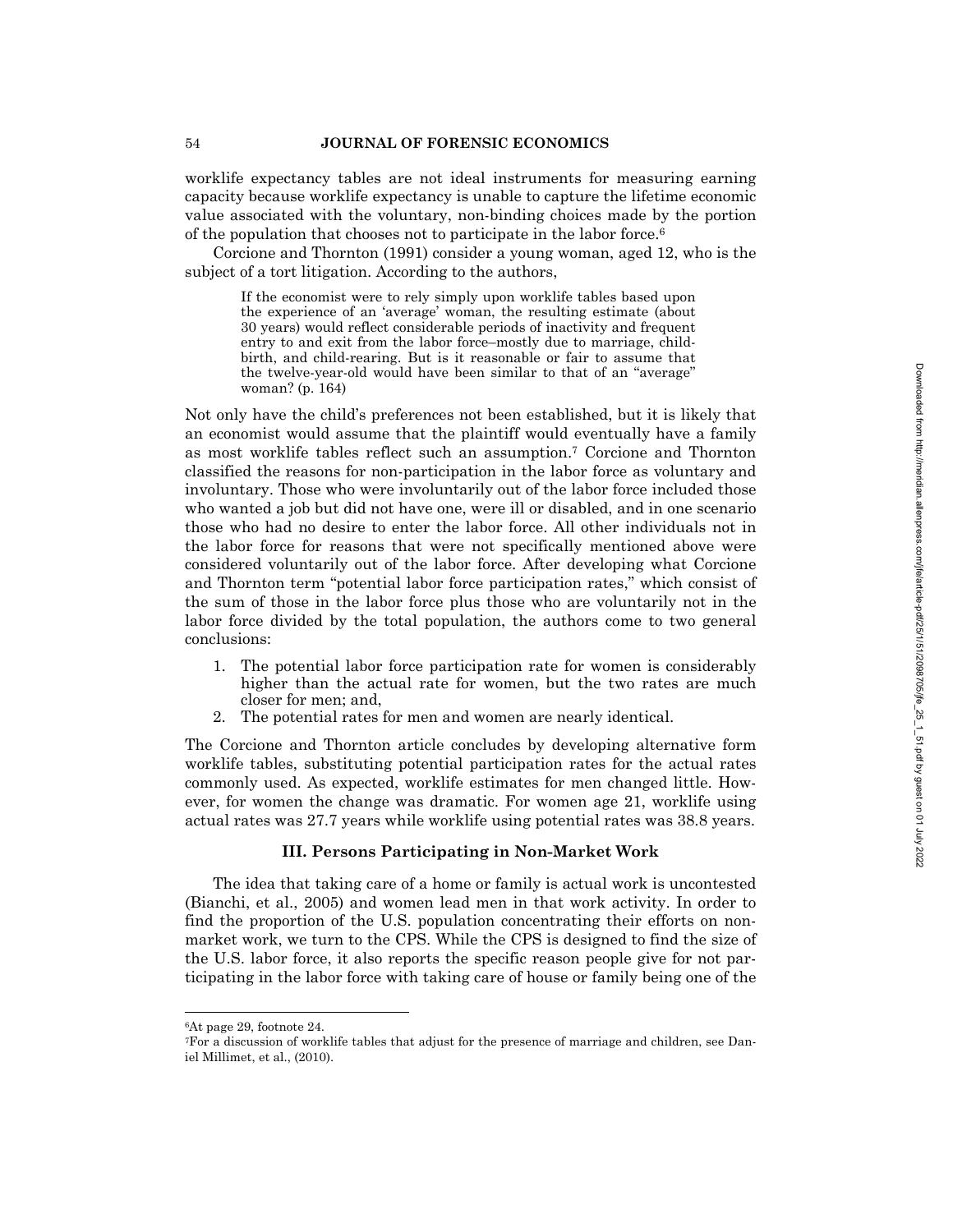reasons.8 We assign the label of non-market work to the non-labor-forceparticipation situation of taking care of house or family. Table 2 shows a crosstabulation of the main situation of men and women tabulated from the 2009- 2013 CPS microdata files. As a percentage of their age group, men who take care of a house or family are at a maximum in the 18 to 24 age group and slowly decline by age. Conversely, women taking care of a home or family rise as a

|                               |        | Men      |            |        | Women    |            |
|-------------------------------|--------|----------|------------|--------|----------|------------|
|                               |        | Taking   |            |        | Taking   |            |
|                               | In the | care of  |            | In the | care of  |            |
|                               | labor  | house or | Other      | labor  | house or | Other-     |
| Demographic                   | force  | family   | situations | force  | family   | situations |
| All persons                   | 86.6%  | 1.5%     | 11.9%      | 73.0%  | 13.7%    | 13.2%      |
| 18 to 24                      | 67.7   | 1.9      | 30.4       | 62.7   | 9.2      | 28.1       |
| 25 to 29                      | 88.2   | 1.7      | 10.2       | 74.6   | 16.0     | 9.3        |
| 30 to 34                      | 91.0   | 1.7      | 7.4        | 73.7   | 19.0     | 7.4        |
| 35 to 39                      | 91.8   | 1.6      | 6.6        | 74.0   | 18.5     | 7.5        |
| 40 to 44                      | 90.6   | 1.6      | 7.8        | 75.7   | 15.6     | 8.7        |
| 45 to 49                      | 88.1   | 1.5      | 10.4       | 76.3   | 12.8     | 10.8       |
| 50 to 54                      | 84.7   | 1.3      | 14.1       | 74.1   | 9.9      | 16.1       |
| 55 to 59                      | 78.1   | 1.0      | 20.8       | 67.9   | 7.8      | 24.3       |
| 60 to 64                      | 60.3   | 0.6      | 39.1       | 50.4   | 4.8      | 44.8       |
| $65 &$ older                  | 22.8   | 0.2      | 77.0       | 14.2   | 1.5      | 84.4       |
| Married, no minor children    | 85.5   | 0.9      | 13.7       | 72.6   | 10.4     | 16.9       |
| Married, with minor children  | 94.5   | 1.4      | 4.1        | 69.5   | 26.0     | 4.5        |
| Single, no minor children     | 79.8   | 1.8      | 18.4       | 75.6   | 4.0      | 20.4       |
| Single, with minor children   | 88.6   | 2.8      | 8.6        | 77.5   | 11.8     | 10.7       |
| Less than 9th grade           | 79.5   | 2.0      | 18.4       | 46.7   | 32.2     | 21.1       |
| 9th to 12th grade, no diploma | 75.0   | 2.7      | 22.3       | 51.3   | 23.2     | 25.6       |
| <b>GED</b>                    | 78.2   | 2.4      | 19.4       | 62.3   | 15.7     | 22.1       |
| High school                   | 84.4   | 1.9      | 13.8       | 68.7   | 15.4     | 15.8       |
| $<$ 1 year college, no degree | 83.7   | 1.6      | 14.6       | 70.1   | 12.7     | 17.2       |
| 1 year college, no degree     | 85.6   | 1.5      | 12.9       | 72.8   | 12.3     | 15.0       |
| 2 years college, no degree    | 86.6   | 1.3      | 12.0       | 74.8   | 11.7     | 13.6       |
| 3 years college, no degree    | 85.6   | 1.3      | 13.1       | 73.6   | 11.3     | 15.0       |
| 4 years college, no degree    | 85.3   | 0.9      | 13.7       | 73.7   | 10.7     | 15.7       |
| Associate vocational degree   | 89.3   | 1.1      | 9.6        | 80.3   | 8.9      | 10.8       |
| Associate academic degree     | 89.0   | 0.9      | 10.0       | 79.6   | 9.9      | 10.4       |
| Bachelor degree               | 92.5   | 0.9      | 6.6        | 79.7   | 12.4     | 7.9        |
| Master degree                 | 93.3   | 0.7      | 6.0        | 84.0   | 8.5      | 7.5        |
| Professional degree           | 95.1   | 0.4      | 4.5        | 84.8   | 8.2      | 7.0        |
| Doctorate degree              | 95.0   | 0.6      | 4.4        | 88.6   | 5.8      | 5.7        |
| With a Census disability      | 37.8   | 1.0      | 61.1       | 31.6   | 6.2      | 62.2       |
| Without a Census disability   | 90.7   | 1.5      | 7.8        | 76.6   | 14.4     | 9.0        |

Table 2 Main activity by gender and demographic group, CPS 2009-2013

l

<sup>8</sup>In the CPS microdata, the "situation" for persons not in the labor force is recorded under the variable PENLFACT. Possible situations are disabled, ill, in school, taking care of house or family, in retirement, or something else/other.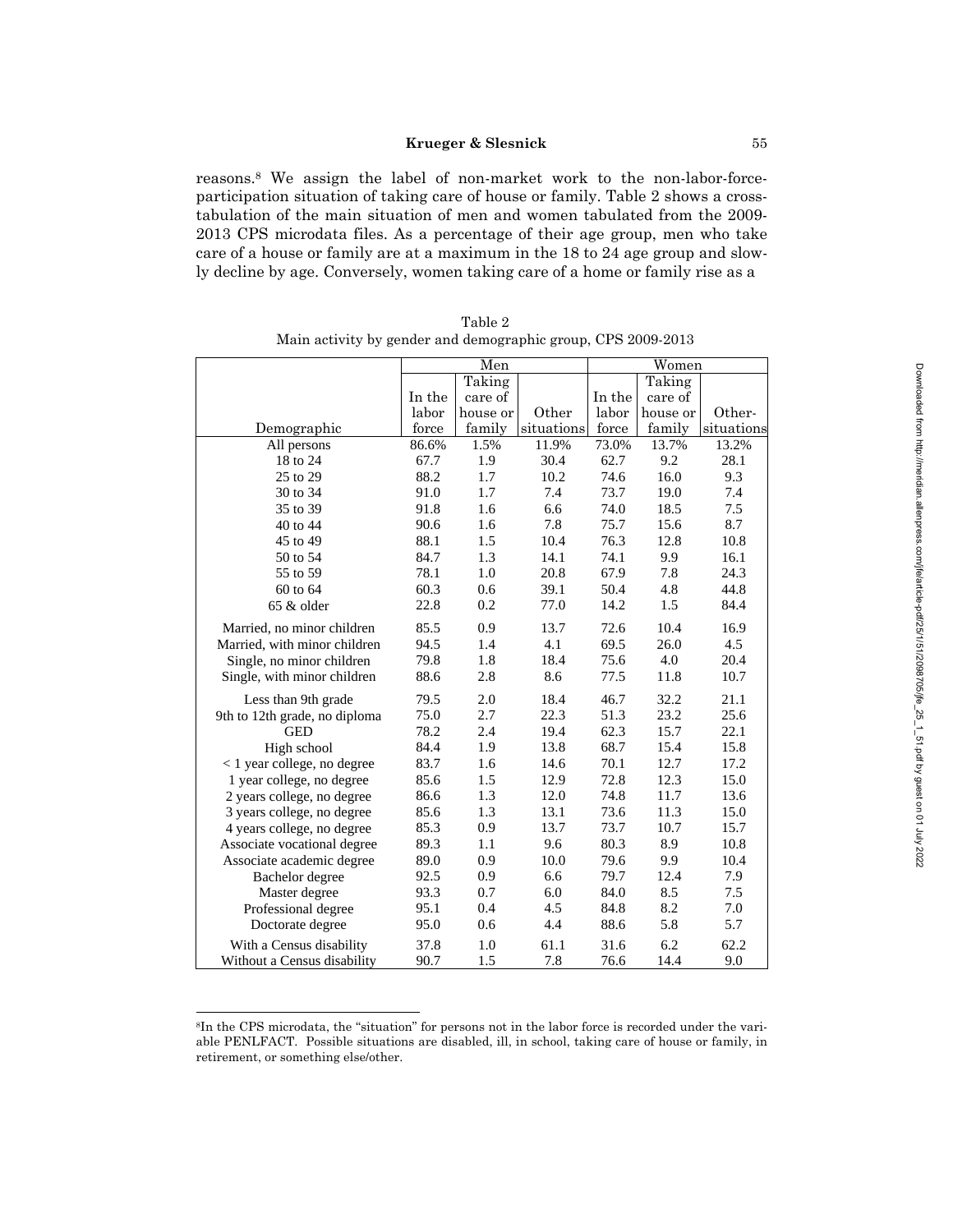percentage of their age group from 18 to 24 to a maximum at ages 30 to 34 and then slowly decline by age. At ages 65 and over, taking care of a house or family is a trivial main, or full-time activity in the population with just 0.2% of men and 1.5% of women reporting that situation. Since the by-age pattern in the proportion of women taking care of a house or family matches that of the women in the labor force, homemaking is clearly an alternative non-market vocation.

Also in Table 2, we see how demographic factors such as marital status, children, race, education, and disability affect the proportion of men and women engaged in non-market work. We focus on the primary working years of ages 25 to 61 (essentially after schooling is complete and before retirement). The gender difference in market work time is 13.5 percentage points (86.6% minus 73.1%) and 12.3 percentage points in non-market work (13.7% minus 1.4%). Single men are twice more likely to be engaged in non-market work as married men. While 26% of married women with children are full-time homemakers, less than half that number (11.8%) of single women with children are able to be full-time homemakers. Except for a slight uptick in women with a bachelor degree, the proportion of women who are homemakers declines steadily with increasing education (the opportunity cost of foregoing the labor force increases with human capital). The CPS probes for six disability conditions using the U.S. Census designed questions. Since a lower proportion of men and women reporting having a disability engage themselves in non-market work than those without a Census disability, disability does not appear to be factor in the reason why people choose non-market work over labor force participation.

## **IV. Markov Increment-Decrement Life Table Model**

Life tables are defined by their number of living states. Labor force worklife expectancy has two living states: in the labor force, not in the labor force. The three living states we are concerned with are labor force attachment, taking care of house or family, and all other life situations such as being a student or volunteer, disabled and unable to work, or a retiree. As presented by Krueger, Skoog, and Ciecka (2006), the notation for the increment-decrement or Markov process model of three living state activities includes the transition probabilities described in the equations:

$$
(1.1) \t\t\t\tl p_x^{l} + {}^{l} p_x^{nm} + {}^{l} p_x^{i} + {}^{l} p_x^{l} = 1
$$

$$
(1.2) \t mx pxH + {}nm pxum + {}nm pxi + {}nm pxd = 1
$$

$$
(1.3) \t i p_x^{lf} + i p_x^{nm} + i p_x^{i} + i p_x^{d} = 1
$$

The prefix superscript (upper left) is the beginning period life-defining activity at exact age *x*, and the suffix superscript (upper right) indicates the life activity at the end of the period. Labor force attachment is represented as *lf*; *nm* repre-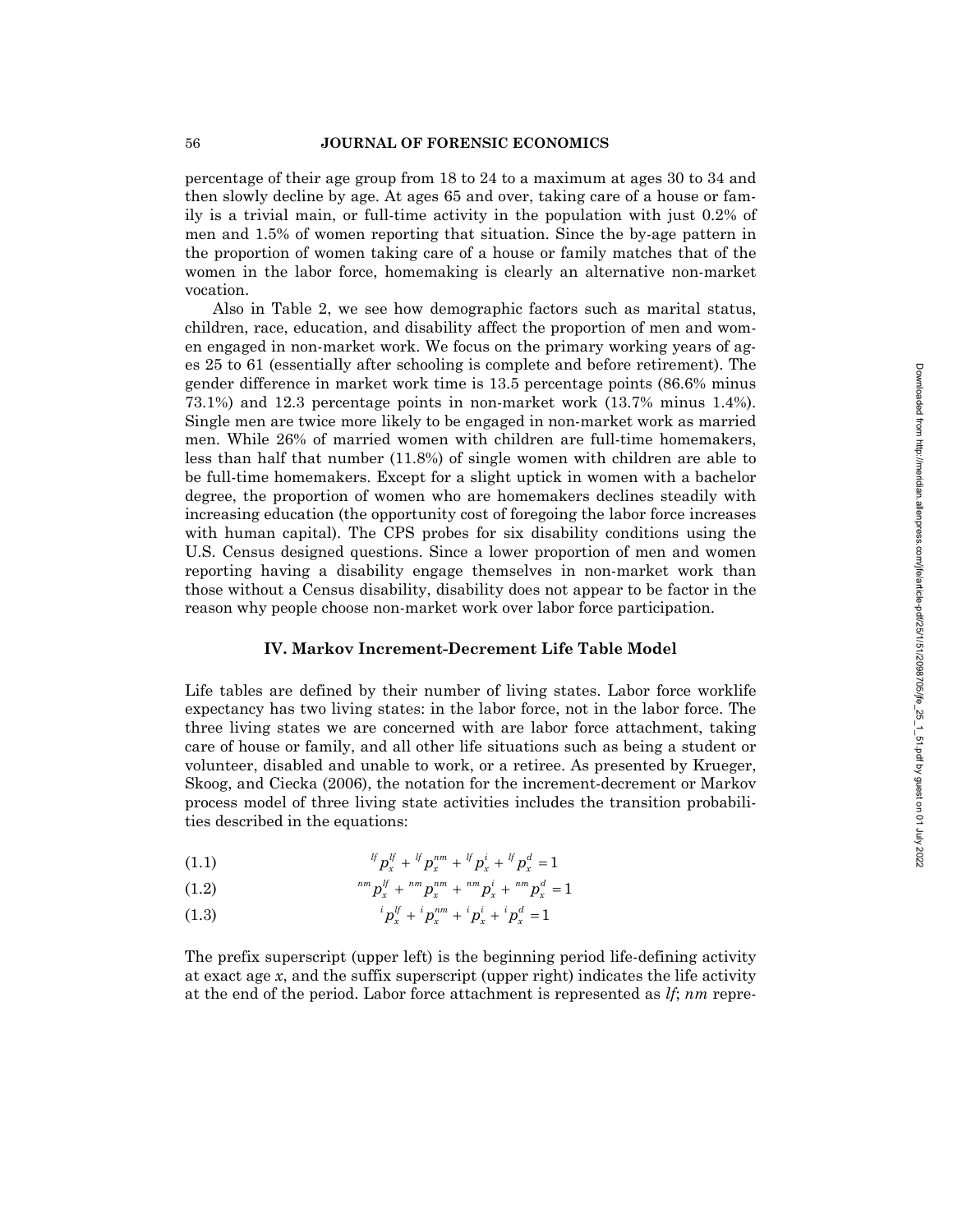sents the full-time, non-market work activity of taking care of a home or family; and, *i* represents the balance of the inactive, or non-working population.<sup>9</sup>

Since the only ending *x+*1 states, *lf, nm*, *i*, or *d* (dead), are mutually exclusive, the probabilities summing to 1 in (1.1)-(1.3) follows trivially. In practice, it is assumed that  ${}^{\{H} p_x d} = {}^{nm} p_x d = {}^{n} p_x d$   ${}^{n} p_x d$  (which is estimated as the risk of death at age *x* ( *qx* ) taken from a mortality *U.S. Life Table* )*.* From longitudinal data, individual activity (*lf*, *nm*, or *i*) is found in each of two months one year apart. Since everyone in the data are alive at age *x* and *x*+1, the conditional-onsurvival probabilities (those with upper case superscripts) are estimated from the data and are displayed in  $(2.1)$ - $(2.3)$ :

(2.1) 
$$
{}^{LF}p_x^{LF} + {}^{LF}p_x^{NM} + {}^{LF}p_x^I = 1
$$

(2.2) 
$$
{}^{NM} p_x^{LF} + {}^{NM} p_x^{NM} + {}^{NM} p_x^I = 1
$$

(2.3)  $I p_x^{LF} + I p_x^{NM} + I p_x^{I} = 1$ 

Details of the data selected to operate the model appear in the next section. For any of the initial states  $(lf, nm, or i)$  and final states  $(lf, nm, or i)$ , there are nine equations such as  $^{nm} p_x^{nm} = (1 - q_x)^{NM} p_x^{NM}$  linking the sets of transition probabilities defined above.

It is then standard to let  $^{ij}l_x$ ,  $^{mn}l_x$ , and  $^{ij}l_x$  denote the number of labor force attachment, non-market work, and work inactive lives at age *x* possessing similar exogenous attributes, typically gender and level of education. If the initial stationary population is represented by proportion of the lives participating in all activities at age *x*, then worklife expectancy regardless of the initial state participation is produced; alternatively, if one wishes worklife expectancy conditional upon an initial status, say labor force attachment, then  $\psi_{l}$  is set to some radix number (often 100,000), and  $^{nm}l_x$  and  $^{i}l_x$  are set to 0. In any event, the  $l_x$  people who are distributed as  $l_x$ ,  $l_x$  and  $l_x$  at age x will on average result in

$$
(3.1) \t\t t^{lf} l_{x+1} = {}^{lf} p_x^{l} {}^{lf} l_x + {}^{nm} p_x^{l} {}^{nm} l_x + {}^{i} p_x^{l} {}^{i} l_x
$$

$$
(3.2) \t m_{l_{x+1}} = {}^{l} p_x^{nm} {}^{l} l_x + {}^{nm} p_x^{nm} {}^{nm} l_x + {}^{i} p_x^{nm} {}^{i} l_x
$$

(3.3)  ${}^{i}l_{x+1} = {}^{lf}p_{x}^{i} {}^{lf}l_{x} + {}^{nm}p_{x}^{i} {}^{nm}l_{x} + {}^{i}p_{x}^{i} {}^{il}_{x}$ 

persons in the states depicted by the left hand sides of (3.1) - (3.3) at age *x+*1. Gathering these quantities into vectors and matrices, the equation of motion of the system is

 <sup>9</sup>There is an expectation that some persons in the " *i*" group are voluntarily giving up participation in *lf* or *nm* to enjoy leisure. For example, a person might retire at age 62 but still possess an earning capacity.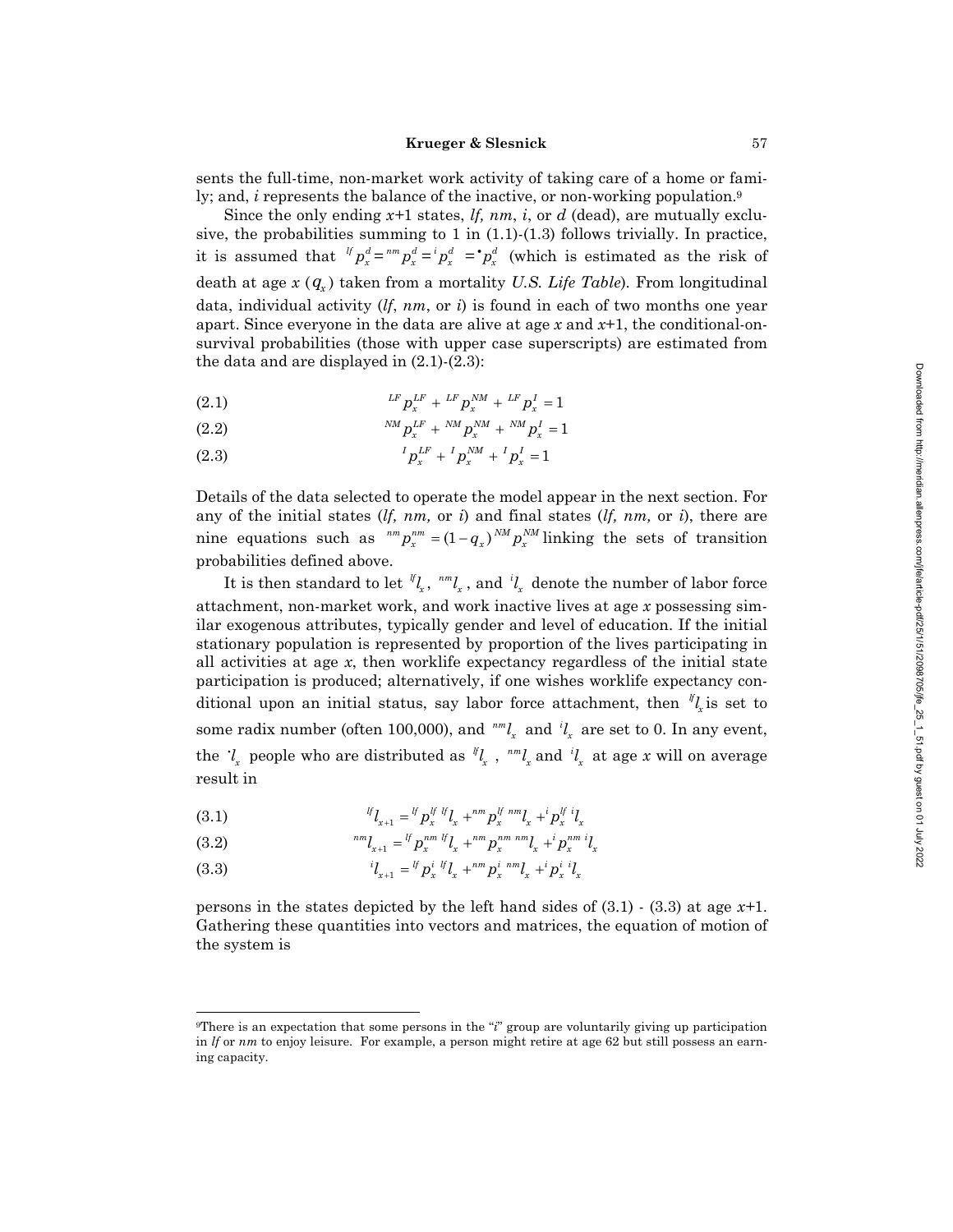(4.1) 
$$
l_{x+1} \equiv \begin{pmatrix} {}^{l}I \, l_{x+1} \\ {}^{m}I \, l_{x+1} \\ {}^{i}I \, l_{x+1} \end{pmatrix} = \begin{pmatrix} {}^{l}I \, p_{x}^{l} & {}^{nm} \, p_{x}^{l} & {}^{i}P_{x}^{l} \\ {}^{l}I \, p_{x}^{n} & {}^{nm} \, p_{x}^{n} & {}^{i}P_{x}^{n} \\ {}^{l}I \, p_{x}^{i} & {}^{nm} \, p_{x}^{i} & {}^{i}P_{x}^{i} \end{pmatrix} \begin{pmatrix} {}^{l}I \, l_{x} \\ {}^{nm}I \, l_{x} \\ {}^{i}I \, l_{x} \end{pmatrix}
$$

which in matrix notation is

$$
(4.2) \t\t\t l_{x+1} = P_x l_x \, .
$$

Using the example of the beginning state activity of labor force participation,  $\left(\begin{array}{c} {}^lf_i l_x \ n^m l_x \end{array}\right) = \left(\begin{array}{c} {}^lf_i l_x \ 0 \end{array}\right)$  $\begin{pmatrix} n m l_x \\ i l_x \end{pmatrix} = \begin{pmatrix} 0 \\ 0 \end{pmatrix}$  $\begin{bmatrix} u_l \\ u_m \\ u_l \end{bmatrix} = \begin{bmatrix} u_l \\ v_m \\ 0 \\ 0 \end{bmatrix}$ *x*  $l_{r}$  |  $\left( \begin{array}{c} l \ l \end{array} \right)$  $\begin{bmatrix} u_l \\ v_r \end{bmatrix} = \begin{bmatrix} 0 \\ 0 \end{bmatrix}$ , (3.1) - (3.3) (or 4.2) may be repeated for ages *x*+2*,x*+3,... to ob-

tain  $^{ij}l_{x+2}$ ,  $^{ij}l_{x+3}$ ,... as well as the numbers in the non-market work and inactive states. One then defines  ${}^{lf}L_x = ({}^{lf}l_x + {}^{lf}l_{x+1})/2, {}^{lf}L_{x+1} = ({}^{lf}l_{x+1} + {}^{lf}l_{x+2})/2,$  etc. as the person-years spent in the labor force attachment state. Finally, one calcu- $\text{lates} \ \ ^{lf}e^{lf}_x = (1 \, l^{lf} \, l_x \, ) \displaystyle{\sum_{j=x}^{j=R} {}^{lf} \, L_j}$  $e_{r}^{ll} = (1)^{ll} l_{r}$ ),  $\sum_{i=1}^{l} L_{i}$  as the worklife expectancy of years in the labor force attachment state (the upper right *lf* superscript) having started in the *lf* state (the upper left superscript) for a person at exact age *x*. *R* is an age of table closure, beyond which no further activity is allowed.

For persons initially active in the labor force at age *x*, we can find the time spent in the non-market work state by age using (3.2) to count those persons moving to non-market work. Repeating the process, obtaining  ${}^{nm}l_{x+2}$ ,  ${}^{nm}l_{x+3}$ , etc. Now, defining  ${}^{nm}L_x = ({}^{nm}l_x + {}^{nm}l_{x+1})/2$ ,  ${}^{nm}L_{x+1} = ({}^{nm}l_{x+1} + {}^{nm}l_{x+2})/2$ , etc. as the person-years spent in the non-market work state, the worklife expectancy of non-market work years is calculated starting labor force attachment, as  $\int_{0}^{1} e^{n m}_{x} = (1 / \int_{0}^{1} l_{x}) \sum_{j=x}^{j=R} {}^{n m} L_{j}$  $e_{r}^{nm} = (1^{\frac{lf}{l}} l_{r}) \sum_{m}^{nm} L_{i}$ . In this way, overall years of work activity is defined by the sum of the time in the active states, labor force attachment and non-mar-

initial condition radix vector  $\begin{pmatrix} {}^{lf}I_x \\ n m \end{pmatrix}$ <br>  $\begin{pmatrix} nm \end{pmatrix}$ <br>  $\begin{pmatrix} i \\ l_x \end{pmatrix}$ <br>  $\begin{pmatrix} 0 \\ n m \end{pmatrix}$  $\iota_{\iota}$ <br> $\iota_{\iota}$ *l l l* would have been employed as

ket work, as  ${}^{i}e_x^a = {}^{i}e_x^{\mu} + {}^{i}e_x^{nm}$ . If beginning in the non-market work state, the

above to calculate  ${}^{nm}e_x^{\mu}$  and  ${}^{nm}e_x^{nm}$ , depending on which of the sequences  $\{{}^{l\ell}l_{x+j}\}$ or  $\{ {^{nm}}l_{x+j} \}$  were to be measured. Similarly,  ${^{nm}}e_x^a = {^{nm}}e_x^{lj} + {^{nm}}e_x^{nm}$  is arrived at as both the definition of years of productive work starting at non-market work and its decomposition into time spent in each of the active working states. Re-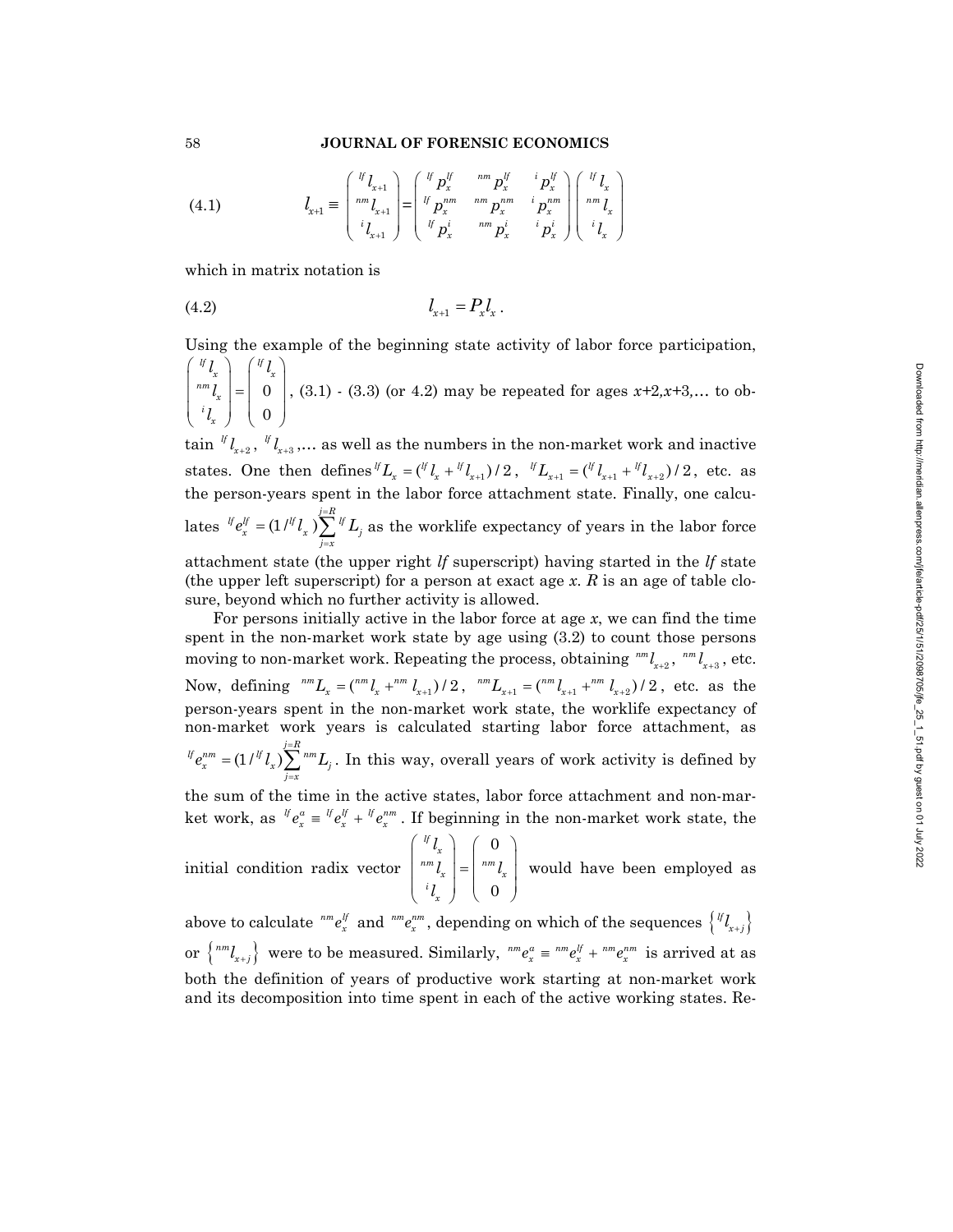peating the process a last time, using  $\begin{pmatrix} {}^{lf}l_x \\ \n m_l l_x \\ \n i_l l_x \end{pmatrix} = \begin{pmatrix} 0 \\ 0 \\ \n i_l l_x \end{pmatrix}$ as the radix vector, it is

possible to compute  ${}^{i}e_{x}^{l}$  and  ${}^{i}e_{x}^{nm}$  and  ${}^{i}e_{x}^{a} = {}^{i}e_{x}^{l'} + {}^{i}e_{x}^{nm}$ . In sum, our Markov increment-decrement life table model produces, by initial age, the expected remaining lifetime years where the main activity of persons is labor force attachment, taking care of house of family, or some other non-work activity; those years vary by what activity existed at exact age *x*.

### **V. Data**

The monthly CPS microdata from January 2009 to December 2013 and the *U.S. Life Tables, 2009* were used to obtain the data to operate the MID total worklife expectancy model. The data selection period was the latest five full years of data available at time of publication which then provides four years of matched interviews.10 The CPS interview begins by probing for labor force participation. For respondents who are not in the labor force and state that they do not want a job, the CPS asks "What best describes your situation at this time?" with the possible answers being "taking care of house or family" and five other non-work activities (disabled, ill, in school, in retirement, or something else/other). In operating the MID model, we set CPS-determined employed and unemployed persons to the activity of labor force participation (*LF*), persons whose CPS situation is taking care of house or family are set to the activity of non-market work (*NM*), and the balance of the CPS population has no work activity ( *I*).

The size of the U.S. population by demographic consideration was tabulated using the monthly outgoing rotations of the CPS. Using the outgoing rotations has two benefits: (1) only one observation per CPS respondent is used in the estimation, and (2) the CPS provides an outgoing rotation weighting mechanism matching that of the entire CPS sample.<sup>11</sup> There were 505,929 oneyear-apart matching records on 635,555 potential individual CPS respondents for a match rate of 79.6%. The *U.S. Life Tables 2009* (Centers for Disease Control, 2014) were used for survivor data for persons by gender and age. Since the CPS topcodes age at 79, the market and non-market transit probabilities were reduced by 10% for each progressive age until age 109; everyone was assumed to be dead at age 110 (see SCK, 2011).

## **VI. Total Worklife Expectancy Estimates**

In Table 3, we present detailed total worklife expectancy estimates for the U.S. non-institutional population. The estimates in Table 3 are presented

l

<sup>10</sup>See Skoog, Ciecka, Krueger (2011) for a discussion of multi-year worklife expectancy estimation. <sup>11</sup>Since labor force participation rates from matched CPS records are generally greater than those from unmatched records (see Bailer, 1975), the CPS outgoing weights can be re-computed to match CPS composite weights (see Krueger, 2004).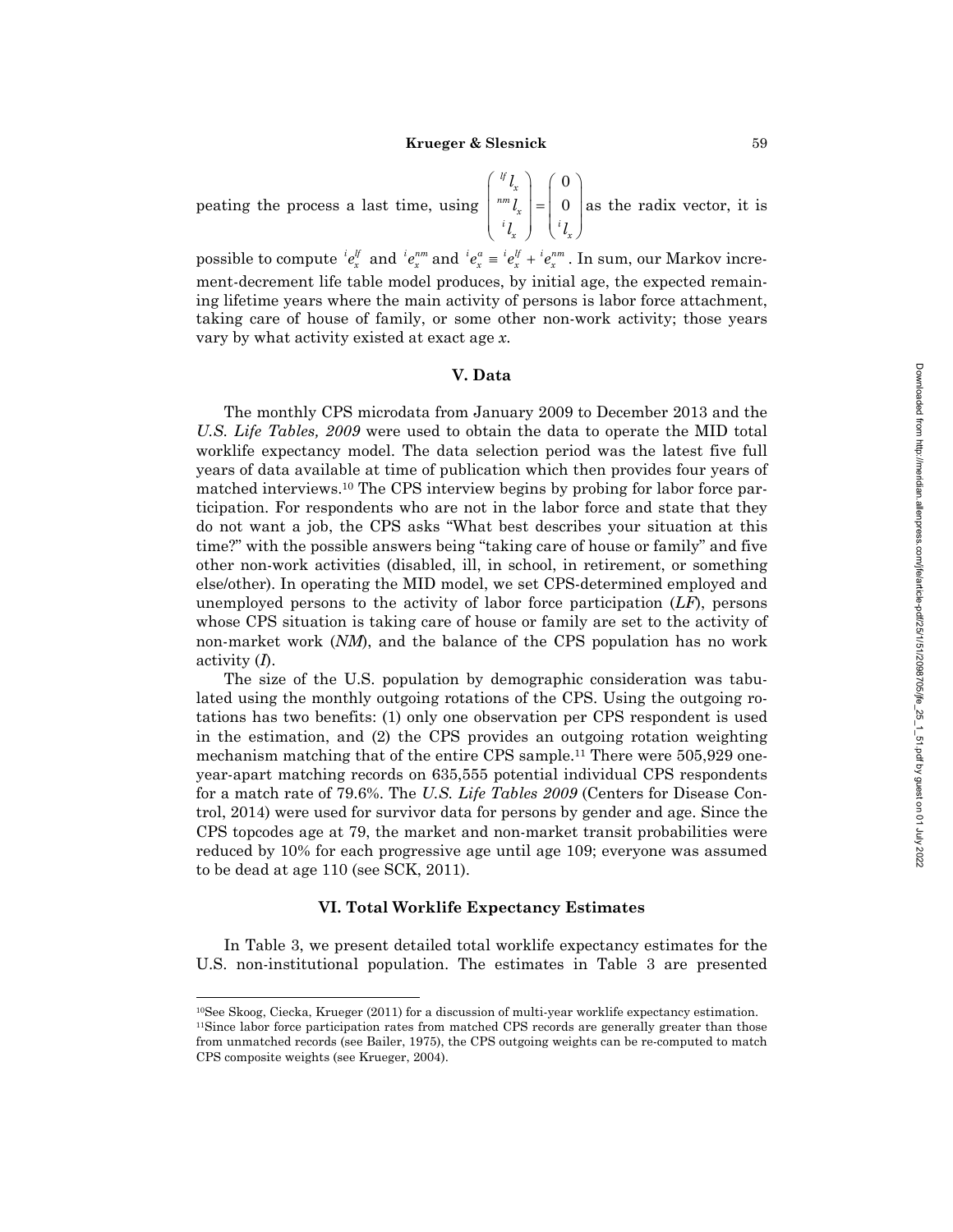starting at age 25 increasing in 5-year age increments to age 70. Starting at age 18, single age estimates are contained in an electronic appendix. The estimates are grouped by starting activity by age: all persons, persons starting the age in other situations besides labor force participation or taking care of house or family (inactive persons), persons starting the age in the non-market work activity of taking care of house of family, and persons starting the age at market work in the labor force.

From Table 3 for all persons by gender, we show that women spend significantly more time taking care of a home or family than do men. Working with the population of men (women) regardless of education level, at the exact age of 25, men (women) who are active in the labor force have 34.94 (29.72) remaining years in the labor force and 0.52 (5.19) remaining years at the non-market work of taking care of a home or family. As shown in Table 4, the sum of the lifetime years of market and non-market work for all men (women) who are actively in the labor force at exact age 25 are 35.46 (34.90). Working with the population of men (women) regardless of education level, at the exact age of 25 as indicated in Table 3, men (women) who are active at non-market work have 33.67 (27.36) remaining years of labor force attachment and 1.34 (7.34) remaining years at non-market work. From Table 4, the matching sum of total remaining labor market and non-market work years for men (women) at exact age 25 are 35.01 (34.70). When varying education attainment, the sum of the total remaining years of labor force and non-market work years within any educational attainment level are similar for men and women. The total worklife expectancy findings demonstrate that men and women have comparable lifetime total work activity; however, women choose more working time at home than in the labor force.

## **VII. Applications**

Returning to the example of a man and a woman each 25 years old, high school educated, Table 4 indicates that they have near gender equivalence in their total worklife expectancy. From Table 3 however, the present value of estimated lifetime earnings for the man would be 20.2% higher than for the woman when using the market worklife expectancy years (32.85 years is 20.2% greater than 27.32 years). If total worklife expectancy of market and non-market years are considered and the value of non-market work is equal to labor market earnings, then the present value of the lifetime worth of the man's work becomes just 0.3% more than that of the woman (from Table 4, 33.54 years is 0.3% more than 33.44 years). If the man and woman start age 25 performing non-market work, their total working years from Table 4 are 33.09 for the man and 33.25 for the woman, with women's total work years exceeding men by a small margin.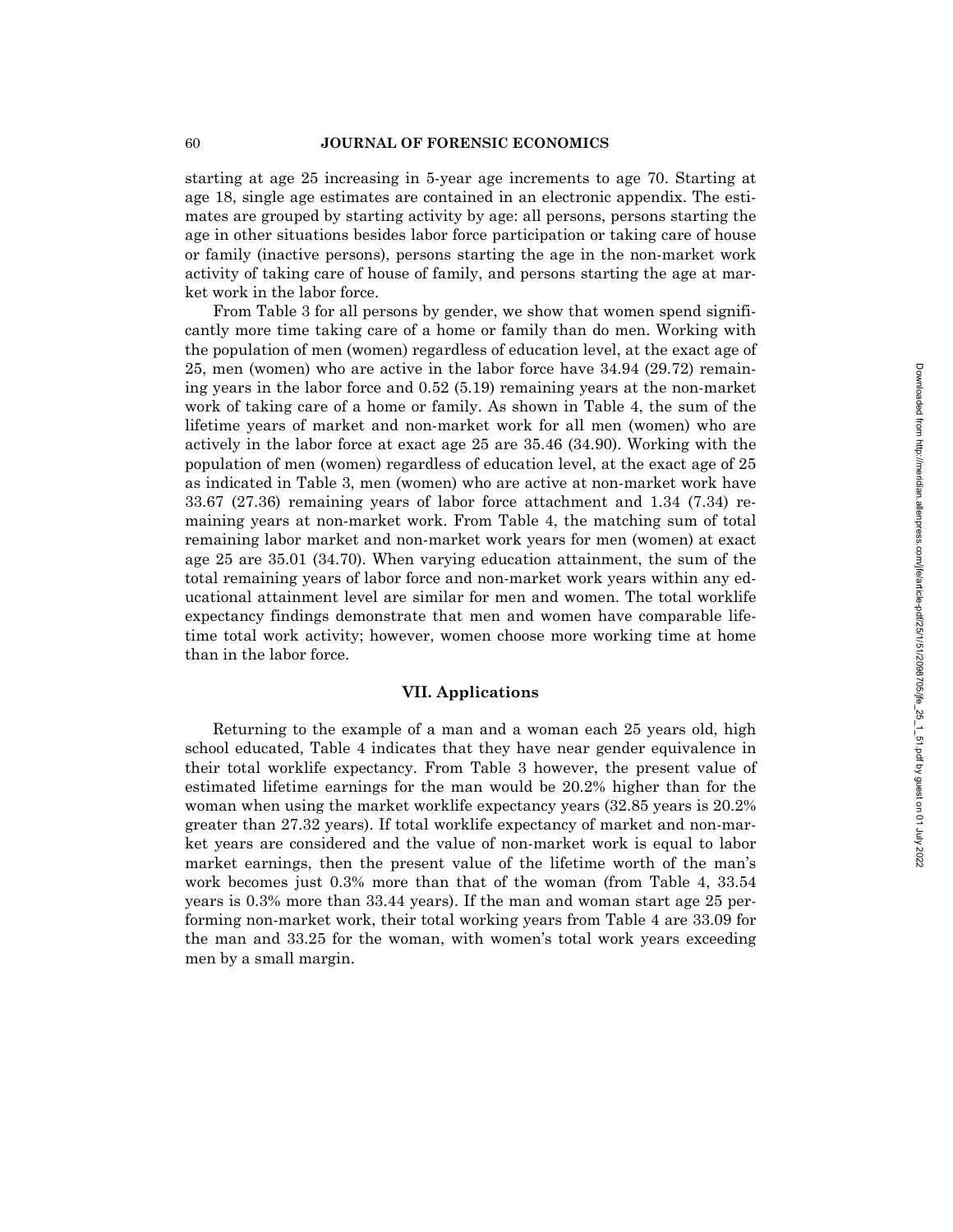# Table 3

Components of total worklife expectancy, by gender and education, 2009-2013

|               |                                                                              |                         | All Men |                                       |                           |                         |                    |                                             | All Women |                                           |                                                     |       |
|---------------|------------------------------------------------------------------------------|-------------------------|---------|---------------------------------------|---------------------------|-------------------------|--------------------|---------------------------------------------|-----------|-------------------------------------------|-----------------------------------------------------|-------|
|               | Initi                                                                        | ally active at          |         |                                       | Initially active at       |                         |                    | Initially active at                         |           |                                           | Initially active at                                 |       |
|               | non                                                                          | market work             |         |                                       | labor force participation |                         |                    | non-market work                             |           |                                           | labor force participation                           |       |
|               |                                                                              | Non-                    |         |                                       | Non-                      |                         |                    | Non-                                        |           |                                           | Non-                                                |       |
|               |                                                                              | market                  | Labor   |                                       | market                    | ${\rm Labor}$           |                    | market                                      | Labor     |                                           | market                                              | Labor |
|               | Inactive                                                                     | ${\tt work}$            | force   | Inactive                              | work                      | force                   | Inactive           | work                                        | force     | Inactive                                  | work                                                | force |
| Age           | years                                                                        | years                   | years   | years                                 | years                     | years                   | vears              | years                                       | years     | vears                                     | years                                               | years |
|               | 17.24                                                                        | 1.34                    | 33.67   | 16.79                                 | 0.52                      | 34.94                   | 22.05              | 7.34                                        | 27.36     | 21.85                                     | 5.19                                                | 29.72 |
| <b>25055</b>  | 16.82                                                                        | $1.30\,$                | 29.45   | 16.37                                 | 0.43                      | 30.78                   | 21.60              | 6.79                                        | 23.52     | 21.39                                     | 4.20                                                | 26.31 |
|               | 16.62                                                                        | 1.39                    | 24.90   | 16.11                                 | 0.35                      | 26.45                   | 21.33              | 5.97                                        | 19.78     | 21.05                                     | 3.21                                                | 22.83 |
|               |                                                                              | $1.31\,$                | 20.23   | 15.86                                 | $0.27$<br>$0.20$          | 22.14                   | 21.20              | 5.20                                        | 15.92     | 20.67                                     |                                                     | 19.33 |
|               |                                                                              | 1.35                    | 15.56   | 15.57                                 |                           | 17.98                   | $21.19$<br>$21.24$ | 4.22                                        | 12.25     | 20.25                                     |                                                     | 15.82 |
| 95000         | $\begin{array}{c} 16.73 \\ 16.83 \\ 16.76 \\ 16.346 \\ 15.74 \\ \end{array}$ | 1.19                    | 11.43   | 15.18                                 | 0.14                      | 14.07                   |                    | $3.21$<br>$2.50$<br>$1.73$                  | 8.65      | 19.67                                     | $\begin{array}{c} 2.32 \\ 1.58 \\ 1.01 \end{array}$ | 12.43 |
|               |                                                                              | 0.97                    | 7.97    | 14.68                                 | 0.08                      | 10.49                   | 20.91              |                                             | 5.29      | 18.85                                     | 0.61                                                | 9.25  |
| $60\,$        |                                                                              | 0.77                    | 5.11    | 13.92                                 | 0.05                      | 7.87                    | 19.90              |                                             | 2.79      | 17.61                                     | 0.34                                                | 6.47  |
| $rac{65}{60}$ |                                                                              | 0.70                    | 3.17    | 12.39                                 | 0.03                      | 5.19                    | 17.57              | 1.20                                        | 1.56      | 15.57                                     | 0.19                                                | 4.56  |
|               | 62                                                                           | 0.70                    | .85     | 10.21                                 | 0.02                      | 3.93                    | 14.58              | ō                                           | 0.89      | 12.78                                     | 0.12                                                | 3.57  |
|               |                                                                              |                         |         |                                       |                           |                         |                    |                                             |           |                                           |                                                     |       |
|               | Mer                                                                          |                         |         | n with less than high school (no GED) |                           |                         |                    |                                             |           | Women with less than high school (no GED) |                                                     |       |
|               | Initi                                                                        | $\frac{1}{x}$ active at |         |                                       | Initially active at       |                         |                    | Initially active at                         |           |                                           | $\text{Initially active at}$                        |       |
|               | non-                                                                         | market work             |         |                                       | labor force participation |                         |                    | non-market work                             |           |                                           | labor force participation                           |       |
|               |                                                                              | Non-                    |         |                                       | Non-                      |                         |                    | Non-                                        |           |                                           | Non-                                                |       |
|               |                                                                              | market                  | Labor   |                                       | market                    | Labor                   |                    | market                                      | Labor     |                                           | market                                              | Labor |
|               | Inactive                                                                     | work                    | force   | Inactive                              | work                      | force                   | Inactive           | work                                        | force     | Inactive                                  | work                                                | force |
| Age           | years                                                                        | years                   | years   | years                                 | years                     | years                   | years              | years                                       | years     | years                                     | years                                               | years |
|               | 22.46<br>21.71                                                               | 1.88                    | 27.91   | 21.89                                 | 0.97                      | 29.40                   | 27.24              | 11.88                                       | 17.63     | 27.15                                     | 10.19                                               | 19.41 |
| <b>2505</b>   |                                                                              | 1.64                    | 24.23   | 21.03                                 | 0.77                      | 25.78<br>21.78<br>17.75 | 26.53              | 9.97                                        | 15.41     | 26.48                                     | 8.00                                                | 17.43 |
|               | 21.41                                                                        | 1.44                    | 20.05   | 20.50                                 | 0.62                      |                         | 26.03              | 8.14                                        | 12.93     | 25.87                                     | 6.06                                                | 15.16 |
|               | 21.63                                                                        | 1.53                    | 15.37   | 20.01                                 | 0.50                      |                         | 25.43              | 6.53                                        | 10.37     | 25.11                                     | 4.34                                                | 12.88 |
| 440000        | 21.02                                                                        |                         | 11.20   | 19.20                                 | 0.38                      | 14.16                   | 24.80              | 5.12                                        | $7.74\,$  | 24.22                                     | $\begin{array}{c} 2.95 \\ 1.92 \end{array}$         | 10.49 |
|               | 19.98<br>18.48                                                               | 1.23                    | 8.17    | 18.06                                 | 0.29                      | 11.04                   | 23.92              | 3.92                                        | 5.27      | 22.84                                     |                                                     | 8.35  |
|               |                                                                              | 1.05                    | 5.74    | 16.97                                 | 0.22                      | 8.07                    | 22.54              | 3.08                                        | 3.08      | 21.11                                     | 1.15                                                | 6.45  |
|               | 17.08                                                                        | 0.82                    | 3.42    | 15.73                                 | 0.15                      | 5.45                    | 20.75              | $\begin{array}{c} 2.01 \\ 1.35 \end{array}$ | 1.66      | 19.16                                     | 0.59                                                | 4.67  |
| 3 P<br>3      | 14.83                                                                        | 0.94                    | .86     | 13.75                                 | 0.10                      | 3.76                    | 18.10              |                                             | 0.87      | 16.37                                     | 0.29                                                | 3.66  |
|               | 12.05                                                                        | 0.93                    | 117     | 11.22                                 | 0.07                      | 2.86                    | 15.02              | 001                                         | 0.46      | 13.54                                     | 0.14                                                | 2.80  |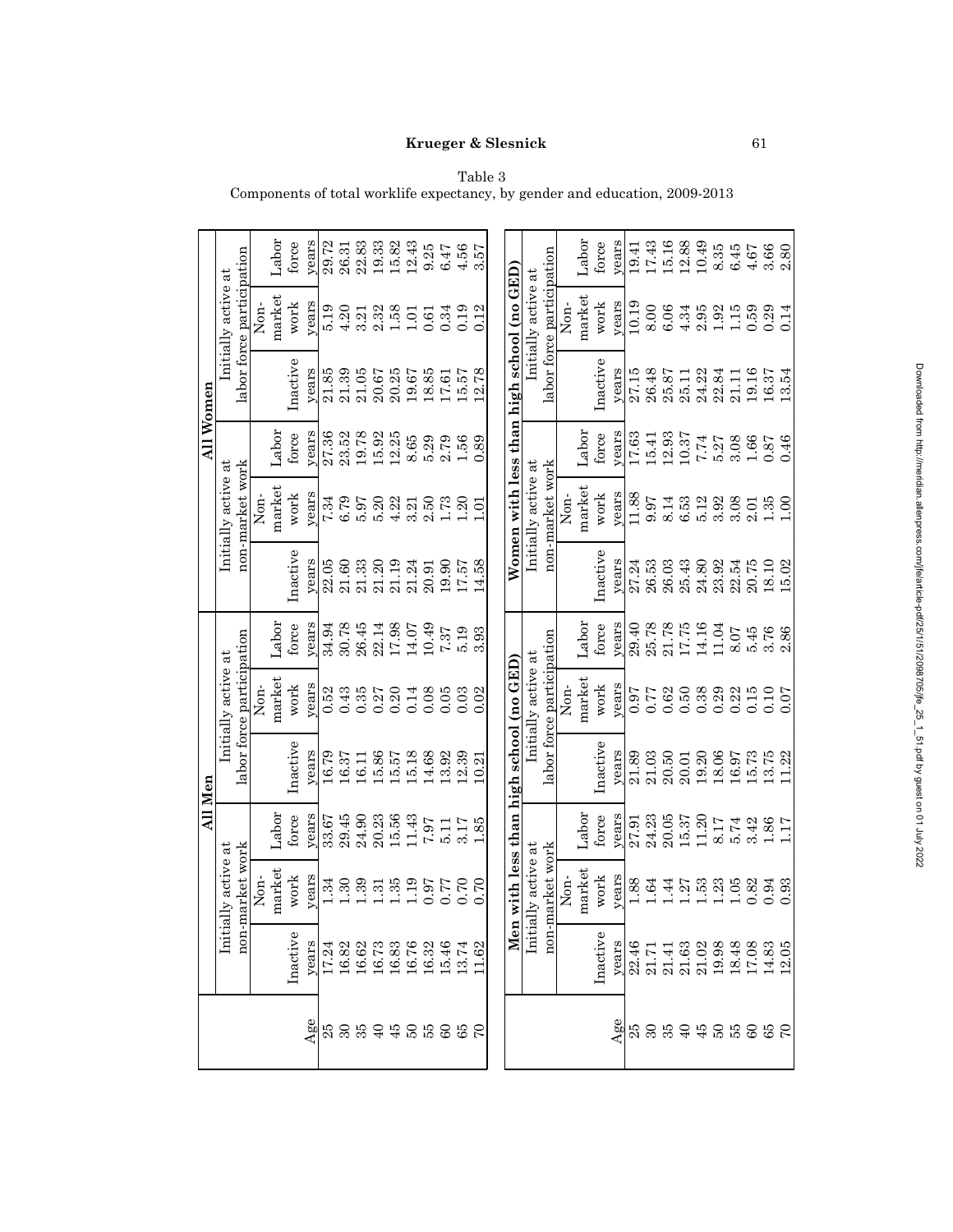Table 3 (continued)

Components of total worklife expectancy, by gender and education, 2009-2013

|                 |                                                                          |                            |                       | Men with a GED                 |                                      |                                                                                  |                         |                                       |                                                      | Women with a GED                 |                                                                                                  |                                            |
|-----------------|--------------------------------------------------------------------------|----------------------------|-----------------------|--------------------------------|--------------------------------------|----------------------------------------------------------------------------------|-------------------------|---------------------------------------|------------------------------------------------------|----------------------------------|--------------------------------------------------------------------------------------------------|--------------------------------------------|
|                 |                                                                          | Initially active at        |                       |                                | Initially active at                  |                                                                                  |                         | Initially active at                   |                                                      |                                  | Initially active at                                                                              |                                            |
|                 |                                                                          | non-market work            |                       |                                | labor force participation            |                                                                                  |                         | non-market work                       |                                                      |                                  | labor force participation                                                                        |                                            |
|                 |                                                                          | Non-                       |                       |                                | Non-                                 |                                                                                  |                         | Non-                                  |                                                      |                                  | Non-                                                                                             |                                            |
|                 |                                                                          | market                     | Labor                 |                                | market                               | Labor                                                                            |                         | narket                                | Labor                                                |                                  | narket                                                                                           | Labor                                      |
|                 | Inactive                                                                 | work                       | force                 | Inactive                       | work                                 | force                                                                            | Inactive                | work                                  | force                                                | Inactive                         | work                                                                                             | force                                      |
| Age             | years                                                                    | years                      | years                 | years                          | years                                | years                                                                            | years                   | years                                 | years                                                | years                            | years                                                                                            | years                                      |
|                 | 20.71                                                                    | 2.03                       | 29.48                 | 20.49                          | <b>68:0</b>                          | 30.87                                                                            | 27.15                   | 7.46                                  | 22.12                                                | 27.06                            | 5.85                                                                                             | 23.82<br>21.07                             |
|                 | 20.17                                                                    | 1.78                       | 25.60                 | 20.05                          | 0.62                                 | 26.91                                                                            | 26.76                   | 6.21                                  | 18.92                                                | 26.35                            | 4.47                                                                                             |                                            |
| 23344558        | 19.77                                                                    |                            | 21.52                 | 19.62                          | 0.38<br>0.24<br>0.00<br>0.00<br>0.00 | 22.90                                                                            | 26.20<br>25.56          | 5.23                                  | 15.64                                                | 25.81                            | 3.24                                                                                             | 18.03                                      |
|                 |                                                                          | $1.33$<br>$1.35$<br>$0.35$ | 17.96                 | 18.97                          |                                      |                                                                                  |                         |                                       | $\begin{array}{c} 12.32 \\ 9.46 \\ 6.59 \end{array}$ | 25.29                            |                                                                                                  | 14.91                                      |
|                 |                                                                          |                            | 13.30                 |                                |                                      |                                                                                  | 24.96                   |                                       |                                                      | 24.22                            |                                                                                                  | 12.06                                      |
|                 | $\begin{array}{c} 19.09 \\ 19.47 \\ 19.41 \\ 18.23 \\ 15.46 \end{array}$ | 0.88                       | 0.09<br>6.426<br>5.26 | 18.37<br>17.74<br>17.06        |                                      | $\begin{array}{l} 19.05 \\ 15.22 \\ 11.59 \\ 8.18 \\ 5.02 \\ 4.02 \end{array}$   | 24.24                   | $4.337$<br>$3.27$<br>$1.60$<br>$1.60$ |                                                      | 22.66<br>20.72                   |                                                                                                  | 7.55                                       |
|                 |                                                                          | 0.60                       |                       |                                |                                      |                                                                                  | 22.46                   |                                       | 4.64                                                 |                                  |                                                                                                  |                                            |
|                 |                                                                          | 0.61                       |                       | 16.04                          |                                      |                                                                                  |                         | 1.07                                  | 2.08                                                 | 19.03                            |                                                                                                  | 5.19                                       |
| $\frac{65}{60}$ | $12.64$<br>$12.93$                                                       | 0.50                       | 4.47                  | 13.58                          | 0.00                                 |                                                                                  | 21.27<br>18.23<br>14.89 | 0.64                                  | 1.47                                                 | 16.41                            |                                                                                                  | 3.82                                       |
|                 |                                                                          | 0.49                       | 0.74                  | 0.15                           | 0.00                                 | $^{4.00}$                                                                        |                         | 23                                    | 0.36                                                 | 12.86                            |                                                                                                  | 3.59                                       |
|                 |                                                                          |                            |                       |                                |                                      |                                                                                  |                         |                                       |                                                      |                                  |                                                                                                  |                                            |
|                 |                                                                          |                            |                       | Men with a high school diploma |                                      |                                                                                  |                         |                                       |                                                      | Women with a high school diploma |                                                                                                  |                                            |
|                 |                                                                          | Initially active at        |                       |                                | Initially active at                  |                                                                                  |                         | Initially active at                   |                                                      |                                  | Initially active at                                                                              |                                            |
|                 |                                                                          | non-market work            |                       |                                | labor force participation            |                                                                                  |                         | non-market work                       |                                                      |                                  | labor force participation                                                                        |                                            |
|                 |                                                                          | Non-                       |                       |                                | Non-                                 |                                                                                  |                         | Non-                                  |                                                      |                                  | Non-                                                                                             |                                            |
|                 |                                                                          | narket                     | Labor                 |                                | market                               | Labor                                                                            |                         | narket                                | Labor                                                |                                  | market                                                                                           | Labor                                      |
|                 | Inactive                                                                 | work                       | force                 | Inactive                       | work                                 | force                                                                            | Inactive                | work                                  | force                                                | nactive                          | work                                                                                             | force                                      |
| $\Delta$ ge     | years                                                                    | years                      | years                 | years                          | years                                | years                                                                            | years                   | years                                 | years                                                | years                            | $y$ ears                                                                                         | years                                      |
|                 | 19.16                                                                    |                            | 31.52<br>27.35        | 18.70<br>18.26<br>17.89        |                                      |                                                                                  | 23.50                   |                                       | 25.10                                                | 23.31                            | 6.11                                                                                             |                                            |
| 33394           | 18.67                                                                    | $\frac{56}{1.56}$          |                       |                                |                                      |                                                                                  | 23.06                   | 8.16<br>7.21<br>6.28<br>5.44          | 21.61                                                | 22.84                            |                                                                                                  |                                            |
|                 | 18.46                                                                    | 1.68                       | 22.76<br>18.49        |                                |                                      |                                                                                  | 22.68                   |                                       | 18.13                                                | 22.33                            |                                                                                                  |                                            |
|                 | 18.35                                                                    | 1.42                       |                       | 17.44<br>17.00                 |                                      |                                                                                  | 22.52                   |                                       | 14.36                                                | 21.74                            |                                                                                                  |                                            |
|                 | 18.18<br>17.92<br>17.73                                                  | $1.48$<br>$1.27$           | 14.08                 |                                | 69<br>65321460<br>00000000           | $\begin{array}{l} 32.85 \\ 28.76 \\ 24.58 \\ 20.50 \\ 12.74 \\ 9.38 \end{array}$ | 22.20                   | 4.34                                  | 11.11                                                | 21.08                            | $4.85$<br>$4.81$<br>$4.81$<br>$4.81$<br>$4.81$<br>$4.86$<br>$4.86$<br>$4.86$<br>$4.86$<br>$4.86$ | 27.32<br>24.22<br>21.191<br>11.76<br>11.69 |
| $\frac{50}{50}$ |                                                                          |                            | 10.20                 | 16.48                          |                                      |                                                                                  | 21.95                   |                                       | $7.89$<br>4.78                                       | 20.27                            |                                                                                                  |                                            |
|                 |                                                                          | 1.01                       | 6.52                  | 15.79                          |                                      |                                                                                  | 21.37                   | $3.27$<br>$2.56$<br>$1.14$<br>$1.14$  |                                                      | 19.23<br>17.89                   |                                                                                                  | 8.81                                       |
| 60              | 16.61                                                                    | 0.79                       | 3.94                  | 14.80                          | 0.04                                 | 6.49                                                                             | $\frac{20.21}{17.76}$   |                                       | 2.47                                                 |                                  |                                                                                                  | $6.17$<br>$4.39$<br>$3.60$                 |
| $rac{65}{60}$   | 13.70                                                                    | $\frac{0.83}{0.50}$        | 3.07                  | $12.95$<br>$10.38$             | 0.02                                 | 4.64<br>3.77                                                                     |                         |                                       | 1.43                                                 | 15.74                            | $\begin{array}{c} 0.19 \\ 0.12 \end{array}$                                                      |                                            |
|                 | $\frac{14}{1}$                                                           |                            | 2.28                  |                                | 0.01                                 |                                                                                  | 14.69                   | $\Xi$                                 | 0.78                                                 | 12.76                            |                                                                                                  |                                            |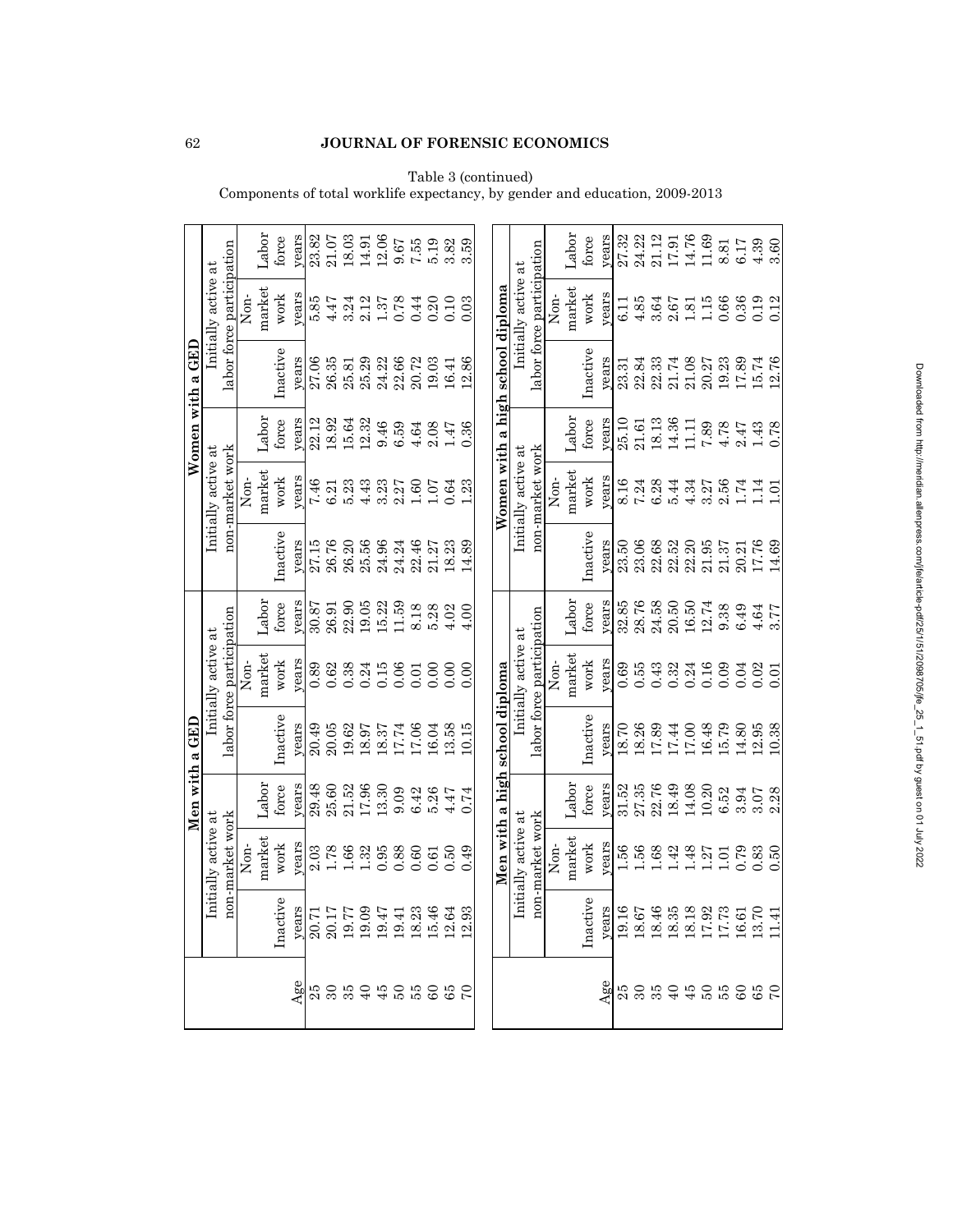# Table 3 (continued)

Components of total worklife expectancy, by gender and education, 2009-2013

|                                       |                              |                           |      | Labor          | force                      | years | 29.20 | 26.01    | 22.80 | 19.57          | 16.16          | 12.72                 | 9.42  | $6.65\,$ | 4.79  | 3.88  |                                | đ                   |                           |      | Labor  | force    | years | 33.15 | 29.21                 | 25.22 | 21.31          | 17.37         | 13.51    | 9.98  | 6.98                                        | 4.71      | 3.45    |
|---------------------------------------|------------------------------|---------------------------|------|----------------|----------------------------|-------|-------|----------|-------|----------------|----------------|-----------------------|-------|----------|-------|-------|--------------------------------|---------------------|---------------------------|------|--------|----------|-------|-------|-----------------------|-------|----------------|---------------|----------|-------|---------------------------------------------|-----------|---------|
|                                       | Initially active at          | labor force participation | Non- | market         | work                       | years | 4.91  | 3.96     | 2.96  | 2.09           | 1.44           | 0.94                  | 0.57  | 0.32     | 0.20  | 0.13  |                                | Initially active    | labor force participation | Non- | market | work     | vears | 3.51  | 2.83                  | 2.19  | 1.58           | 1.09          | 0.73     | 0.46  | 0.28                                        | 0.18      | $\Xi$   |
| Women with some college but no degree |                              |                           |      |                | Inactive                   | years | 22.64 | 21.94    | 21.33 | 20.66          | 20.05          | 19.45                 | 18.71 | 17.44    | 15.34 | 12.47 | Women with an associate degree |                     |                           |      |        | Inactive | years | 20.09 | 19.86                 | 19.68 | 19.43          | 19.18         | 18.87    | 18.27 | 17.16                                       | 15.43     | 2.91    |
|                                       |                              |                           |      | Labor          | force                      | years | 27.14 | 23.42    | 20.05 | 16.70          | 12.97          | 9.40                  | 5.81  | 3.26     | 1.58  | 1.13  |                                |                     |                           |      | Labor  | force    | vears | 31.01 | 26.73                 | 22.40 | 18.43          | 14.30         | 10.11    | 6.34  | 3.32                                        | 2.11      | 1.18    |
|                                       | $\text{Initially active at}$ | non-market work           | Non- | market         | work                       | years | 6.68  | 6.24     | 5.43  | 4.49           | 3.70           | 2.87                  | 2.34  | 1.62     | 1.25  | 0.91  |                                | Initially active at | non-market work           | Non- | market | work     | years | 5.46  | 5.15                  | 4.77  | 4.05           | 3.40          | 2.75     | 2.28  | 1.60                                        | 1.10      | 15      |
|                                       |                              |                           |      |                | Inactive                   | years | 22.93 | 22.24    | 21.61 | 21.13          | 20.99          | 20.84                 | 20.56 | 19.54    | 17.50 | 14.44 |                                |                     |                           |      |        | Inactive | vears | 20.29 | 20.03                 | 19.92 | 19.83          | 19.96         | 20.25    | 20.08 | 19.51                                       | 17.11     | 14.15   |
|                                       |                              |                           |      | $_{\rm Labor}$ | force                      | years | 34.48 | 30.45    | 26.18 | 21.90          | 17.83          | 13.96                 | 10.35 | 7.36     | 5.24  | 3.76  |                                |                     |                           |      | Labor  | force    | years | 35.51 | 31.12                 | 26.65 | 22.16          | 17.82         | 13.77    | 10.08 | 6.75                                        | 4.42      | 3.31    |
|                                       | Initially active at          | labor force participation | Non- | market         | $\ensuremath{\text{work}}$ | years | 0.51  | 0.44     | 0.36  |                | $0.27$<br>0.19 | 0.13                  | 0.07  | 0.04     | 0.02  | 0.02  |                                | Initially active at | abor force participation  | Non- | market | work     | years | 0.36  | $0.32$<br>$0.25$      |       | 0.19           | 0.15          | 0.11     | 0.08  | 0.04                                        | 0.02      | 0.02    |
| Ien with some college but no degree   |                              |                           |      |                | Inactive                   | years | 17.26 | 16.68    | 16.36 | 16.10          | 15.71          | 15.30                 | 14.83 | 13.94    | 12.35 | 10.38 | Men with an associate degree   |                     |                           |      |        | Inactive | vears | 16.38 | 16.13                 | 16.00 | 15.92          | 15.77         | 15.51    | 15.10 | 14.55                                       | 13.18     | 10.83   |
|                                       |                              |                           |      | ${\rm Labor}$  | force                      | years | 33.28 | 28.92    | 24.60 | 20.23          | 15.68          | 11.10                 | 8.07  | 5.23     | 3.07  | 85    |                                |                     |                           |      | Labor  | force    | years | 34.41 | 29.85                 | 25.42 | 20.69          | 15.87         | 11.36    | 7.61  | $\begin{array}{c} 4.93 \\ 2.57 \end{array}$ |           | 2.02    |
|                                       | ially active at              | -market work              | Non- | market         | $\ensuremath{\text{work}}$ | years | 1.21  | $1.31\,$ | 1.40  | 1.34           | 1.19           | 1.28                  | 0.99  | 0.65     | 0.51  | 0.50  |                                | ially active at     | -market work              | Non- | market | work     | years | 0.88  | 1.05                  | 1.13  | 1.10           | 1.02          | $1.06\,$ | 0.94  | 1.05                                        | 0.72      | 0.50    |
|                                       | Initi                        | non                       |      |                | Inactive                   | years | 17.77 | 17.34    | 16.91 | 16.70          |                | $\frac{16.87}{17.00}$ | 16.21 | 15.47    | 14.03 | 11.76 |                                | İnit                | mon                       |      |        | nactive  | years | 16.96 | $\frac{16.68}{16.38}$ |       | 16.48          | 16.88         | 16.97    | 16.71 | 15.38                                       | 14.32     | 82<br>Ë |
|                                       |                              |                           |      |                |                            | Age   |       |          | ಇ ಇ ಇ | $\overline{6}$ | 45             | $\frac{50}{50}$       |       | 60       | 89    |       |                                |                     |                           |      |        |          | Áge   | 25    | $\rm 30$              | 35    | $\overline{4}$ | $\frac{1}{2}$ |          | 50 iS | 60                                          | <b>85</b> |         |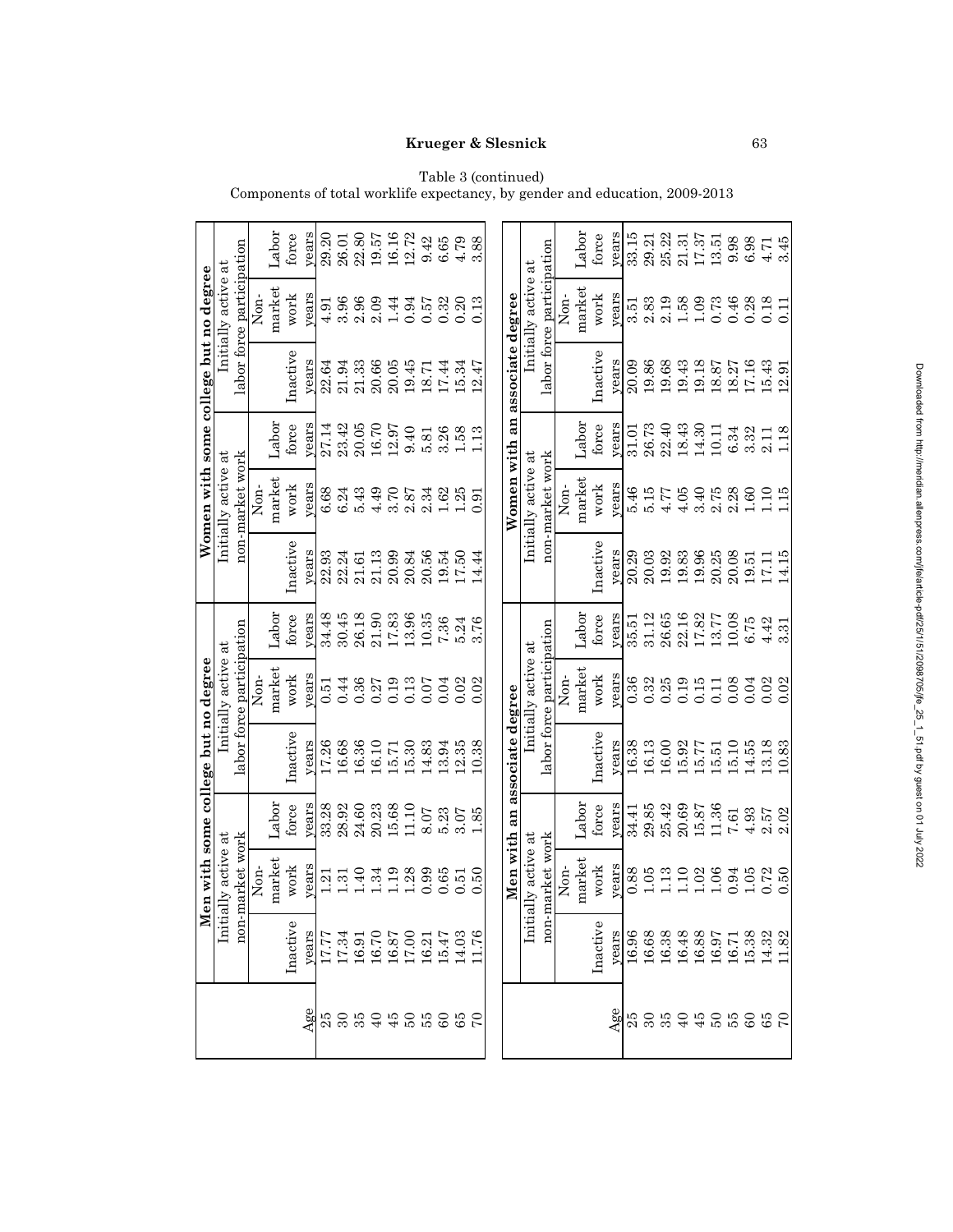|                   |                    |                     |                      | Men with a bachelor degree |                                                                        |                  |                       |                         |                  | Women with a bachelor degree                                                                  |                                             |                    |
|-------------------|--------------------|---------------------|----------------------|----------------------------|------------------------------------------------------------------------|------------------|-----------------------|-------------------------|------------------|-----------------------------------------------------------------------------------------------|---------------------------------------------|--------------------|
|                   | $\Xi$              | itially active at   |                      |                            | Initially active at                                                    |                  |                       | Initially active at     |                  |                                                                                               | Initially active                            | đ                  |
|                   | gu                 | n-market work       |                      |                            | labor force participation                                              |                  |                       | non-market work         |                  |                                                                                               | labor force participation                   |                    |
|                   |                    | Non-                |                      |                            | $\mathop{\mathrm{Non}}$                                                |                  |                       | $\mathop{\mathrm{Non}}$ |                  |                                                                                               | Non-                                        |                    |
|                   |                    | market              | Labor                |                            | narket                                                                 | Labor            |                       | market                  | Labor            |                                                                                               | market                                      | Labor              |
|                   | Inactiv            | work                | force                | Inactive                   | work                                                                   | force            | Inactive              | work                    | force            | Inactive                                                                                      | work                                        | force              |
| Age               | years              | years               | years                | years                      | years                                                                  | years            | years                 | years                   | years            | years                                                                                         | years                                       | years              |
| 25                | 13.83              | 0.96                | 37.46                | 13.64                      | 0.32                                                                   | 38.29            | 19.50                 | 7.00                    | 30.26            | $19.34$<br>$18.98$                                                                            | 4.66                                        | 32.74              |
| $\boldsymbol{30}$ | 13.58              | 0.95                | 33.06                | 13.43                      | 0.29                                                                   | 33.85            | 19.06                 | 7.21                    | 25.63            |                                                                                               | 4.03                                        | 28.90              |
| 35                | 13.47              | 1.22                | 28.21                | 13.35                      | 0.25                                                                   | 29.31            | 18.99                 | 6.64                    | 21.47            | 18.81                                                                                         | 3.13                                        | 25.14              |
| 95258             | 13.70              | 1.72                | 22.89<br>17.93       | 13.31                      | 0.19                                                                   | 24.77            | 19.08                 | 6.15                    | 17.09            | $18.74\,$                                                                                     | $2.39$<br>$1.59$<br>$0.99$                  | 21.29              |
|                   | 14.11              |                     |                      | 13.32                      |                                                                        | 20.28            | 19.34                 | 5.01                    | 13.30            | 18.63                                                                                         |                                             | $17.44$<br>$13.73$ |
|                   | 14.52              | $1.31\,$            | 13.55                | 13.28                      | $\begin{array}{c} 0.15 \\ 0.10 \\ 0.06 \end{array}$                    | 16.01            | 19.81                 | 3.73                    | 9.57             | 18.39                                                                                         |                                             |                    |
|                   | 14.28              | 00,1                | 9.98                 | 13.15                      |                                                                        | 12.05            | 20.06                 | 2.63                    | 6.02             | $\frac{17.95}{17.03}$                                                                         | 0.61                                        | $10.15\,$          |
|                   | 13.64              | 0.75                | 6.93                 | 12.79                      | 0.03                                                                   | 8.51             | 19.42<br>17.00        | 1.85                    | 3.15             |                                                                                               | 0.36                                        | 7.03               |
| $\frac{65}{60}$   | 13.19              | 0.61                | 3.81                 | 11.70                      | 0.01                                                                   | 5.89             |                       | 1.36                    | 1.97             |                                                                                               | 0.22                                        | 4.90               |
|                   | 11.77              | 0.85                | 1.60                 | 9.88                       | 0.00                                                                   | 4.28             | 13.65                 | 1.20                    | 1.63             | 12.62                                                                                         | 0.15                                        | 3.71               |
|                   |                    |                     |                      |                            |                                                                        |                  |                       |                         |                  |                                                                                               |                                             |                    |
|                   |                    | Men with            | $\mathbf{\tilde{c}}$ | graduate degree            |                                                                        |                  |                       | Women with a            |                  | graduate degree                                                                               |                                             |                    |
|                   |                    | Initially active at |                      |                            | Initially active at                                                    |                  |                       | Initially active at     |                  |                                                                                               | Initially active                            | $\vec{a}$          |
|                   | mo                 | n-market work       |                      |                            | labor force participation                                              |                  |                       | non-market work         |                  |                                                                                               | labor force participation                   |                    |
|                   |                    | Non-                |                      |                            | Non-                                                                   |                  |                       | Non-                    |                  |                                                                                               | Non-                                        |                    |
|                   |                    | market              | Labor                |                            | narket                                                                 | Labor            |                       | narket                  | Labor            |                                                                                               | market                                      | Labor              |
|                   | Inactive           | work                | force                | Inactive                   | work                                                                   | force            | Inactive              | work                    | force            | Inactive                                                                                      | work                                        | force              |
| Age               | years              | years               | years                | years                      | years                                                                  | years            | vears                 | years                   | years            | years                                                                                         | years                                       | years              |
| 25                | 12.82              | 0.67                | 38.53                | 11.92                      | 0.18                                                                   | 40.16            | 18.24                 | 5.36                    | 33.14            | 18.14                                                                                         | 2.81                                        | 35.81              |
| $30\,$            | $12.13\,$          | 0.66                | 34.79                | 11.76                      | 0.15                                                                   | 35.67            | $\frac{18.00}{17.98}$ | 5.20                    | 28.70            | $\begin{array}{l} 17.97 \\ 17.89 \\ 17.82 \\ 17.78 \\ 17.78 \\ 17.75 \\ 17.49 \\ \end{array}$ | 2.28                                        | 31.66              |
|                   | 11.80              | 0.92                | 30.19                | 11.74                      | 0.12                                                                   | 31.05            |                       | 4.49                    | 24.62            |                                                                                               | $1.72\,$                                    | 27.48              |
|                   | 12.02              | 1.05                | 25.20                | $11.75\,$                  |                                                                        | 26.42            | 18.05                 | 4.20                    | 20.08            |                                                                                               | $1.18$                                      | 23.33              |
|                   | 12.30              | 1.04                | 20.40                | 11.81                      |                                                                        | 21.86            | 18.20                 | 3.46                    | 15.99            |                                                                                               | 0.78                                        | 19.09              |
|                   | $12.37$<br>$12.81$ |                     | 16.06                | 11.89                      |                                                                        | 17.45            | 18.88                 | 2.61                    | 11.63            |                                                                                               | $\begin{array}{c} 0.51 \\ 0.31 \end{array}$ | 14.86              |
| 53455886          |                    | 88<br>0.71<br>0.76  | 11.78                | $\frac{11.93}{11.66}$      | $\begin{array}{c} 0.0866 \\ 0.0050 \\ 0.0000 \\ 0.0000 \\ \end{array}$ | 13.30            | $19.42$<br>$18.48$    | 1.52                    | 7.39             |                                                                                               |                                             | 10.91              |
|                   | 14.26              |                     | 6.37                 |                            |                                                                        | 9.66             |                       |                         | $4.42$           | 16.58                                                                                         | 0.18                                        | 7.66               |
|                   | 11.80              | 0.50                | $5.68$<br>1.43       | 10.71                      |                                                                        | $6.90$<br>$5.14$ | 16.69<br>13.77        | 1.01                    | $2.63$<br>$1.79$ |                                                                                               | 0.10                                        | $5.35$<br>$3.94$   |
|                   | 12.24              | 0.49                |                      | 9.02                       |                                                                        |                  |                       | 0.94                    |                  | 14.88<br>12.48                                                                                | 0.06                                        |                    |

Table 3 (continued) Components of total worklife expectancy, by gender and education, 2009-2013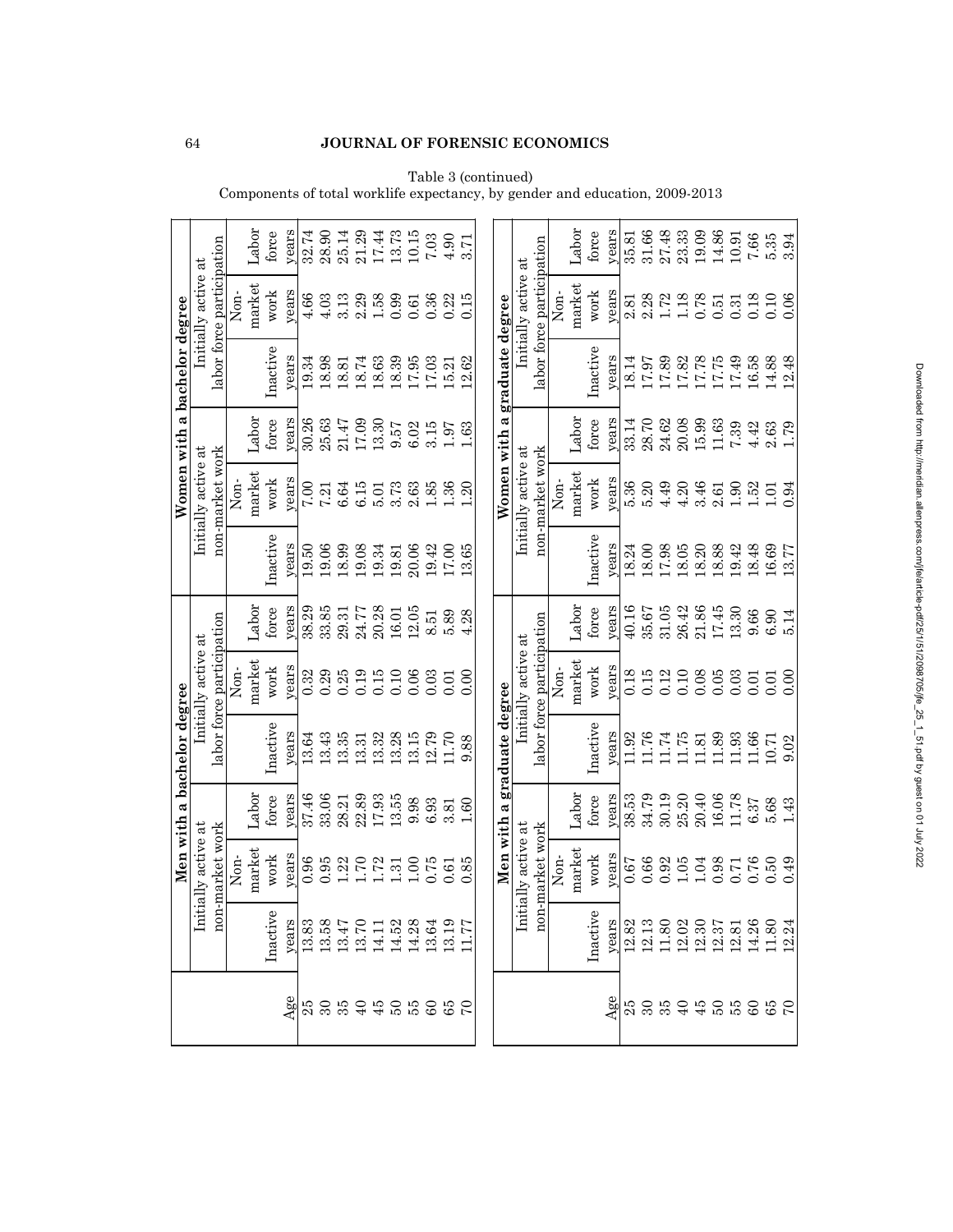|     |                        |                             | All men                                 |                                   |                        |                             | All women                                 |                                   |
|-----|------------------------|-----------------------------|-----------------------------------------|-----------------------------------|------------------------|-----------------------------|-------------------------------------------|-----------------------------------|
| Age | <b>Starting</b><br>all | <b>Starting</b><br>inactive | <b>Starting</b><br>non-<br>market       | <b>Starting</b><br>labor<br>force | <b>Starting</b><br>all | <b>Starting</b><br>inactive | <b>Starting</b><br>non-<br>market         | Starting<br>labor<br>force        |
| 25  | 35.23                  | 33.82                       | 35.01                                   | 35.46                             | 34.70                  | 33.47                       | 34.70                                     | 34.90                             |
| 30  | 31.05                  | 29.19                       | 30.75                                   | 31.21                             | 30.35                  | 28.79                       | 30.31                                     | 30.51                             |
| 35  | 26.63                  | 24.30                       | 26.29                                   | 26.79                             | 25.83                  | 23.84                       | 25.76                                     | 26.04                             |
| 40  | 22.18                  | 19.16                       | 21.54                                   | 22.41                             | 21.35                  | 18.80                       | 21.12                                     | 21.65                             |
| 45  | 17.83                  | 14.32                       | 16.91                                   | 18.17                             | 16.97                  | 13.93                       | 16.47                                     | 17.41                             |
| 50  | 13.66                  | 9.63                        | 12.63                                   | 14.21                             | 12.75                  | 9.30                        | 11.87                                     | 13.44                             |
| 55  | 9.78                   | 5.85                        | 8.94                                    | 10.58                             | 8.84                   | 5.48                        | 7.79                                      | 9.86                              |
| 60  | 6.17                   | 3.24                        | 5.88                                    | 7.42                              | 5.27                   | 2.75                        | 4.52                                      | 6.81                              |
| 65  | 3.40                   | 1.80                        | 3.87                                    | 5.22                              | 2.70                   | 1.42                        | 2.76                                      | 4.76                              |
| 70  | 1.82                   | 0.94                        | 2.55                                    | 3.95                              | 1.31                   | 0.68                        | 1.90                                      | 3.69                              |
|     |                        |                             | Men with less than high school (no GED) |                                   |                        |                             | Women with less than high school (no GED) |                                   |
| Age | <b>Starting</b><br>all | <b>Starting</b><br>inactive | <b>Starting</b><br>non-<br>market       | <b>Starting</b><br>labor<br>force | <b>Starting</b><br>all | <b>Starting</b><br>inactive | <b>Starting</b><br>non-<br>market         | Starting<br>labor<br>force        |
| 25  | 30.00                  | 28.26                       | 29.79                                   | 30.36                             | 29.32                  | 27.85                       | 29.51                                     | 29.60                             |
| 30  | 26.20                  | 23.86                       | 25.87                                   | 26.55                             | 25.18                  | 23.41                       | 25.38                                     | 25.43                             |
| 35  | 22.02                  | 19.19                       | 21.49                                   | 22.40                             | 20.87                  | 18.76                       | 21.07                                     | 21.22                             |
| 40  | 17.71                  | 14.47                       | 16.64                                   | 18.26                             | 16.64                  | 14.12                       | 16.89                                     | 17.22                             |
| 45  | 13.75                  | 10.29                       | 12.72                                   | 14.54                             | 12.64                  | 10.06                       | 12.85                                     | 13.44                             |
| 50  | 10.10                  | 6.68                        | 9.40                                    | 11.33                             | 8.99                   | 6.39                        | 9.19                                      | 10.27                             |
| 55  | 6.82                   | 3.97                        | 6.78                                    | 8.29                              | 5.96                   | 3.77                        | 6.16                                      | 7.60                              |
| 60  | 3.91                   | 2.12                        | 4.24                                    | 5.61                              | 3.30                   | 1.84                        | 3.67                                      | 5.26                              |
| 65  | 1.95                   | 1.09                        | 2.80                                    | 3.86                              | 1.65                   | 0.93                        | 2.22                                      | 3.95                              |
| 70  | 1.00                   | 0.57                        | 2.10                                    | 2.93                              | 0.79                   | 0.44                        | 1.46                                      | 2.94                              |
|     |                        |                             | Men with a GED                          |                                   |                        |                             | Women with a GED                          |                                   |
| Age | <b>Starting</b><br>all | <b>Starting</b><br>inactive | <b>Starting</b><br>non-<br>market       | <b>Starting</b><br>labor<br>force | <b>Starting</b><br>all | <b>Starting</b><br>inactive | Starting<br>non-<br>market                | <b>Starting</b><br>labor<br>force |
| 25  | 31.55                  | 30.38                       | 31.51                                   | 31.75                             | 29.47                  | 27.90                       | 29.59                                     | 29.67                             |
| 30  | 27.30                  | 25.65                       | 27.39                                   | 27.52                             | 25.20                  | 23.62                       | 25.13                                     | 25.54                             |
| 35  | 23.02                  | 20.78                       | 23.18                                   | 23.28                             | 20.87                  | 18.94                       | 20.88                                     | 21.26                             |
| 40  | 18.87                  | 16.09                       | 19.28                                   | 19.30                             | 16.48                  | 13.94                       | 16.75                                     | 17.02                             |
| 45  | 14.68                  | 11.86                       | 14.24                                   | 15.37                             | 12.49                  | 9.13                        | 12.69                                     | 13.43                             |
| 50  | 10.72                  | 7.62                        | 9.97                                    | 11.65                             | 9.20                   | 6.27                        | 8.86                                      | 10.45                             |
| 55  | 6.86                   | 3.69                        | 7.03                                    | 8.19                              | 6.46                   | 3.91                        | 6.24                                      | 7.99                              |
| 60  | 3.62                   | 1.53                        | 5.87                                    | 5.29                              | 3.70                   | 1.96                        | 3.15                                      | 5.39                              |
| 65  | 1.99                   | 1.16                        | 4.97                                    | 4.03                              | 2.13                   | 1.25                        | 2.11                                      | 3.92                              |
| 70  | 1.50                   | 0.83                        | 1.23                                    | 4.00                              | 1.21                   | 0.64                        | 1.59                                      | 3.62                              |

Table 4 Total worklife expectancy, by gender and education, 2009-2013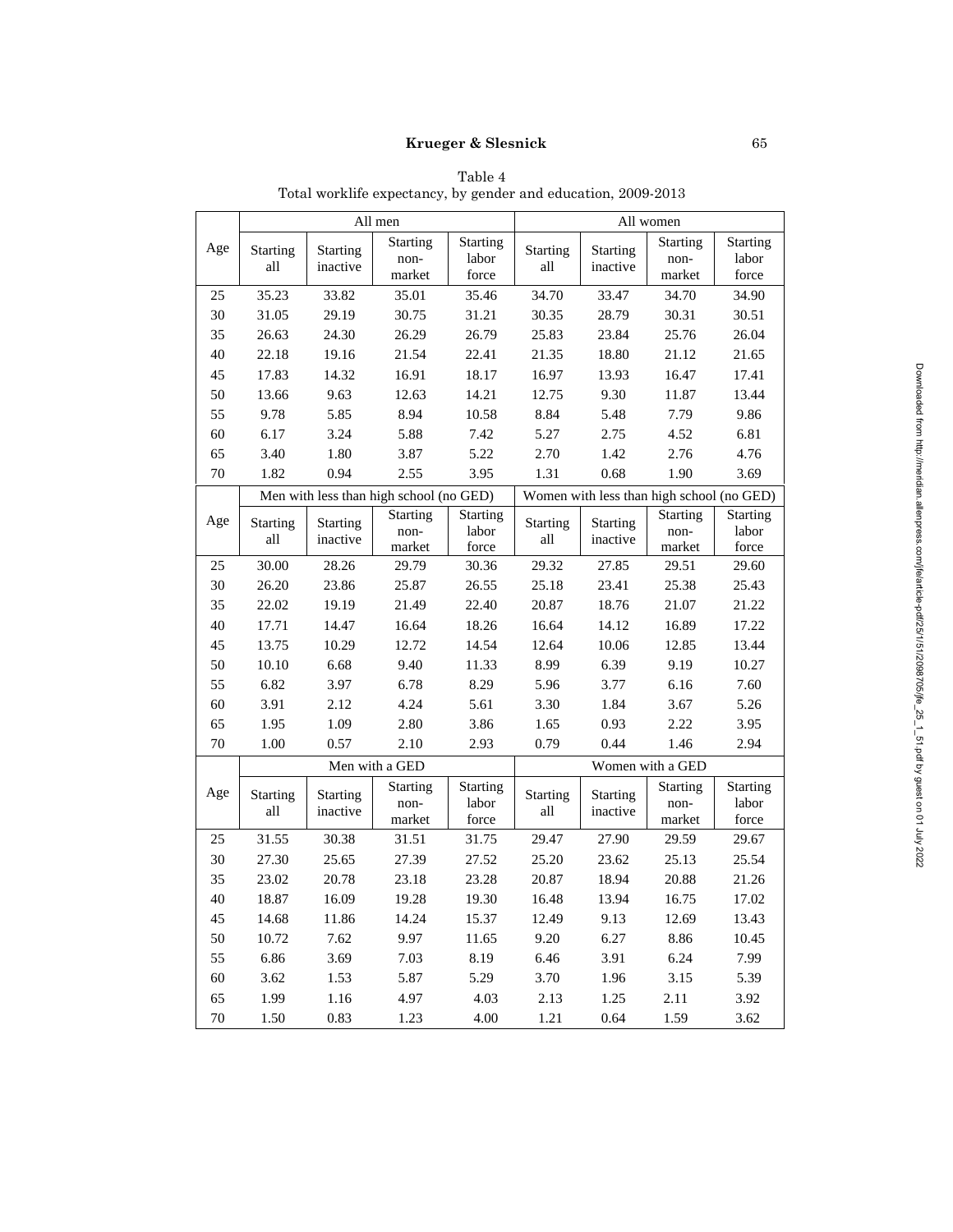|        |                        | Men with a high school diploma      |                                   |                                   |                        |                             | Women with a high school diploma      |                                   |
|--------|------------------------|-------------------------------------|-----------------------------------|-----------------------------------|------------------------|-----------------------------|---------------------------------------|-----------------------------------|
| Age    | <b>Starting</b><br>all | <b>Starting</b><br>inactive         | <b>Starting</b><br>non-<br>market | <b>Starting</b><br>labor<br>force | <b>Starting</b><br>all | <b>Starting</b><br>inactive | <b>Starting</b><br>non-<br>market     | <b>Starting</b><br>labor<br>force |
| 25     | 33.30                  | 31.65                               | 33.09                             | 33.54                             | 33.22                  | 31.78                       | 33.25                                 | 33.44                             |
| 30     | 29.11                  | 27.02                               | 28.91                             | 29.32                             | 28.82                  | 26.86                       | 28.85                                 | 29.07                             |
| 35     | 24.79                  | 22.35                               | 24.44                             | 25.01                             | 24.42                  | 21.81                       | 24.41                                 | 24.76                             |
| 40     | 20.52                  | 17.42                               | 19.91                             | 20.82                             | 20.12                  | 17.11                       | 19.80                                 | 20.58                             |
| 45     | 16.29                  | 12.69                               | 15.56                             | 16.74                             | 16.00                  | 12.75                       | 15.45                                 | 16.57                             |
| 50     | 12.27                  | 8.19                                | 11.47                             | 12.90                             | 11.99                  | 8.45                        | 11.16                                 | 12.84                             |
| 55     | 8.54                   | 4.63                                | 7.53                              | 9.47                              | 8.26                   | 4.87                        | 7.34                                  | 9.47                              |
| 60     | 5.13                   | 2.50                                | 4.73                              | 6.53                              | 4.82                   | 2.42                        | 4.21                                  | 6.52                              |
| 65     | 2.74                   | 1.42                                | 3.91                              | 4.66                              | 2.41                   | 1.29                        | 2.57                                  | 4.58                              |
| 70     | 1.56                   | 0.79                                | 2.78                              | 3.78                              | 1.24                   | 0.67                        | 1.79                                  | 3.72                              |
|        |                        | Men with some college but no degree |                                   |                                   |                        |                             | Women with some college but no degree |                                   |
| Age    | <b>Starting</b><br>all | <b>Starting</b><br>inactive         | <b>Starting</b><br>non-<br>market | <b>Starting</b><br>labor<br>force | <b>Starting</b><br>all | <b>Starting</b><br>inactive | <b>Starting</b><br>non-<br>market     | <b>Starting</b><br>labor<br>force |
| 25     | 34.71                  | 33.41                               | 34.49                             | 34.99                             | 33.85                  | 32.64                       | 33.82                                 | 34.11                             |
| 30     | 30.71                  | 28.97                               | 30.23                             | 30.90                             | 29.75                  | 28.27                       | 29.67                                 | 29.97                             |
| 35     | 26.35                  | 24.09                               | 25.99                             | 26.54                             | 25.52                  | 23.57                       | 25.48                                 | 25.76                             |
| 40     | 21.93                  | 18.81                               | 21.57                             | 22.17                             | 21.35                  | 18.80                       | 21.20                                 | 21.66                             |
| 45     | 17.71                  | 14.67                               | 16.87                             | 18.03                             | 17.16                  | 14.04                       | 16.67                                 | 17.61                             |
| 50     | 13.58                  | 10.04                               | 12.38                             | 14.09                             | 13.05                  | 9.75                        | 12.27                                 | 13.66                             |
| 55     | 9.65                   | 6.00                                | 9.05                              | 10.43                             | 9.01                   | 5.76                        | 8.15                                  | 9.99                              |
| 60     | 6.09                   | 3.17                                | 5.88                              | 7.40                              | 5.48                   | 2.98                        | 4.88                                  | 6.97                              |
| 65     | 3.37                   | 1.80                                | 3.58                              | 5.26                              | 2.96                   | 1.62                        | 2.83                                  | 4.99                              |
| 70     | 1.79                   | 0.98                                | 2.35                              | 3.78                              | 1.61                   | 0.87                        | 2.04                                  | 4.01                              |
|        |                        | Men with an associate degree        |                                   |                                   |                        |                             | Women with an associate degree        |                                   |
| Age    | <b>Starting</b><br>all | <b>Starting</b><br>inactive         | <b>Starting</b><br>non-<br>market | <b>Starting</b><br>labor<br>force | <b>Starting</b><br>all | <b>Starting</b><br>inactive | <b>Starting</b><br>non-<br>market     | Starting<br>labor<br>force        |
| 25     | 35.73                  | 34.53                               | 35.29                             | 35.87                             | 36.52                  | 35.48                       | 36.47                                 | 36.66                             |
| 30     | 31.35                  | 29.88                               | 30.90                             | 31.44                             | 31.92                  | 30.82                       | 31.88                                 | 32.04                             |
| 35     | 26.80                  | 25.06                               | 26.56                             | 26.90                             | 27.26                  | 25.67                       | 27.17                                 | 27.41                             |
| 40     | 22.23                  | 19.85                               | 21.80                             | 22.35                             | 22.69                  | 20.70                       | 22.49                                 | 22.89                             |
| 45     | 17.73                  | 14.21                               | 16.89                             | 17.97                             | 18.20                  | 15.70                       | 17.69                                 | 18.47                             |
| 50     | 13.45                  | 9.46                                | 12.41                             | 13.88                             | 13.76                  | 10.47                       | 12.86                                 | 14.24                             |
| 55     | 9.47                   | 5.59                                | 8.56                              | 10.16                             | 9.67                   | 6.22                        | 8.62                                  | 10.43                             |
| 60     | 5.72                   | 2.89                                | 5.98                              | 6.79                              | 5.93                   | 3.07                        | 4.92                                  | 7.26                              |
| 65     | 2.89                   | 1.49                                | 3.29                              | 4.44                              | 3.06                   | 1.64                        | 3.21                                  | 4.89                              |
| $70\,$ | 1.51                   | 0.76                                | 2.52                              | 3.33                              | 1.33                   | 0.65                        | 2.33                                  | 3.56                              |

Table 4 (continued) Total worklife expectancy, by gender and education, 2009-2013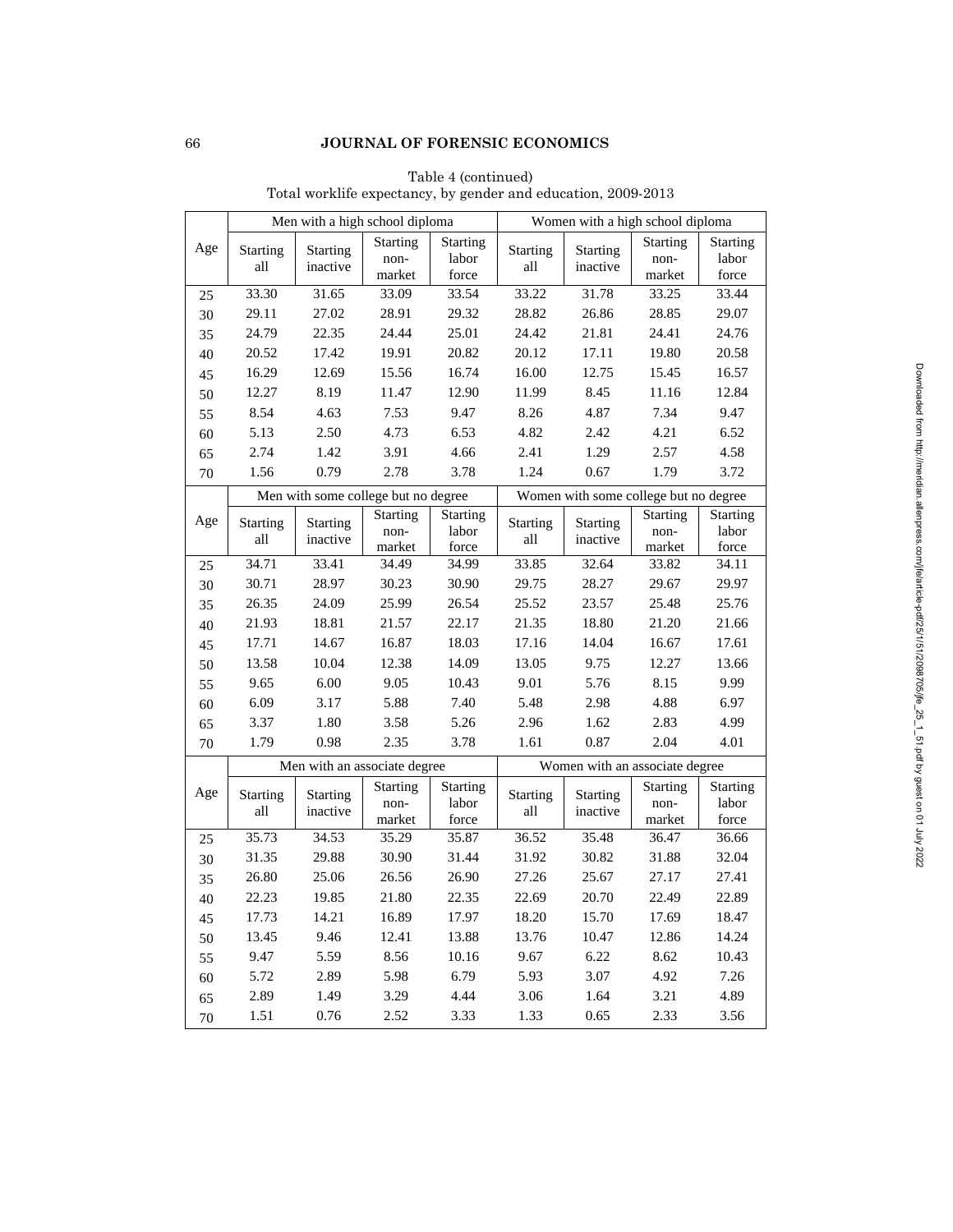|     |                        |                             | Men with a bachelor degree        |                                   |                        |                             | Women with a bachelor degree      |                                   |
|-----|------------------------|-----------------------------|-----------------------------------|-----------------------------------|------------------------|-----------------------------|-----------------------------------|-----------------------------------|
| Age | <b>Starting</b><br>all | <b>Starting</b><br>inactive | <b>Starting</b><br>non-<br>market | <b>Starting</b><br>labor<br>force | <b>Starting</b><br>all | <b>Starting</b><br>inactive | <b>Starting</b><br>non-<br>market | <b>Starting</b><br>labor<br>force |
| 25  | 38.43                  | 37.26                       | 38.42                             | 38.61                             | 37.26                  | 36.11                       | 37.25                             | 37.41                             |
| 30  | 34.08                  | 32.69                       | 34.01                             | 34.14                             | 32.85                  | 31.40                       | 32.84                             | 32.93                             |
| 35  | 29.50                  | 27.56                       | 29.43                             | 29.55                             | 28.19                  | 26.75                       | 28.10                             | 28.28                             |
| 40  | 24.90                  | 22.75                       | 24.60                             | 24.96                             | 23.46                  | 21.73                       | 23.24                             | 23.59                             |
| 45  | 20.33                  | 17.74                       | 19.65                             | 20.42                             | 18.82                  | 16.67                       | 18.31                             | 19.02                             |
| 50  | 15.91                  | 12.07                       | 14.87                             | 16.11                             | 14.34                  | 11.40                       | 13.30                             | 14.72                             |
| 55  | 11.69                  | 7.75                        | 10.98                             | 12.11                             | 10.07                  | 6.74                        | 8.65                              | 10.76                             |
| 60  | 7.68                   | 4.58                        | 7.69                              | 8.54                              | 6.15                   | 3.34                        | 5.00                              | 7.39                              |
| 65  | 4.39                   | 2.49                        | 4.42                              | 5.91                              | 3.20                   | 1.60                        | 3.32                              | 5.12                              |
| 70  | 2.23                   | 1.16                        | 2.45                              | 4.28                              | 1.56                   | 0.77                        | 2.83                              | 3.86                              |
|     |                        |                             |                                   |                                   |                        |                             |                                   |                                   |
|     |                        |                             | Men with a graduate degree        |                                   |                        |                             | Women with a graduate degree      |                                   |
| Age | <b>Starting</b><br>all | <b>Starting</b><br>inactive | <b>Starting</b><br>non-<br>market | <b>Starting</b><br>labor<br>force | <b>Starting</b><br>all | <b>Starting</b><br>inactive | <b>Starting</b><br>non-<br>market | <b>Starting</b><br>labor<br>force |
| 25  | 40.16                  | 38.80                       | 39.20                             | 40.34                             | 38.48                  | 37.52                       | 38.50                             | 38.62                             |
| 30  | 35.75                  | 34.34                       | 35.45                             | 35.82                             | 33.88                  | 32.71                       | 33.90                             | 33.94                             |
| 35  | 31.13                  | 29.89                       | 31.12                             | 31.17                             | 29.15                  | 27.86                       | 29.11                             | 29.20                             |
| 40  | 26.48                  | 24.87                       | 26.25                             | 26.52                             | 24.42                  | 22.70                       | 24.28                             | 24.51                             |
| 45  | 21.88                  | 19.98                       | 21.45                             | 21.93                             | 19.75                  | 17.76                       | 19.45                             | 19.87                             |
| 50  | 17.37                  | 14.46                       | 17.04                             | 17.50                             | 15.13                  | 12.56                       | 14.23                             | 15.37                             |
| 55  | 13.09                  | 9.63                        | 12.49                             | 13.33                             | 10.78                  | 7.66                        | 9.29                              | 11.22                             |
| 60  | 8.98                   | 5.52                        | 7.13                              | 9.68                              | 6.76                   | 4.04                        | 5.94                              | 7.84                              |
| 65  | 5.56                   | 3.19                        | 6.18                              | 6.91                              | 3.80                   | 2.11                        | 3.64                              | 5.45                              |

Table 4 (continued) Total worklife expectancy, by gender and education, 2009-2013

Consider the example of a 25-year-old woman homemaker with less than a high school education that incurs a personal injury. From Table 3, she has 11.88 remaining expected years in non-market work and 17.63 years in labor force attachment. If she were to stay 11.88 continuous years at home, she could be expected to enter the labor force at age 36.88. With such a long time out of the labor force, it is unlikely that her earning capacity upon entering the labor force would equal those of 36-year-old women in the labor force. Equally, it would be difficult to anticipate what her earning capacity would be at age 36.88. A solution to determining economic loss could be the valuation method suggested by Judge Posner (see footnote 5). Economic loss at age 25 could be calculated based on her foregone earning capacity at age 25 continuing for her 29.51 years of total worklife expectancy.

A problem with using life table estimates of remaining years in any activity is that the timing of the activities during a lifetime are unknown. For ex-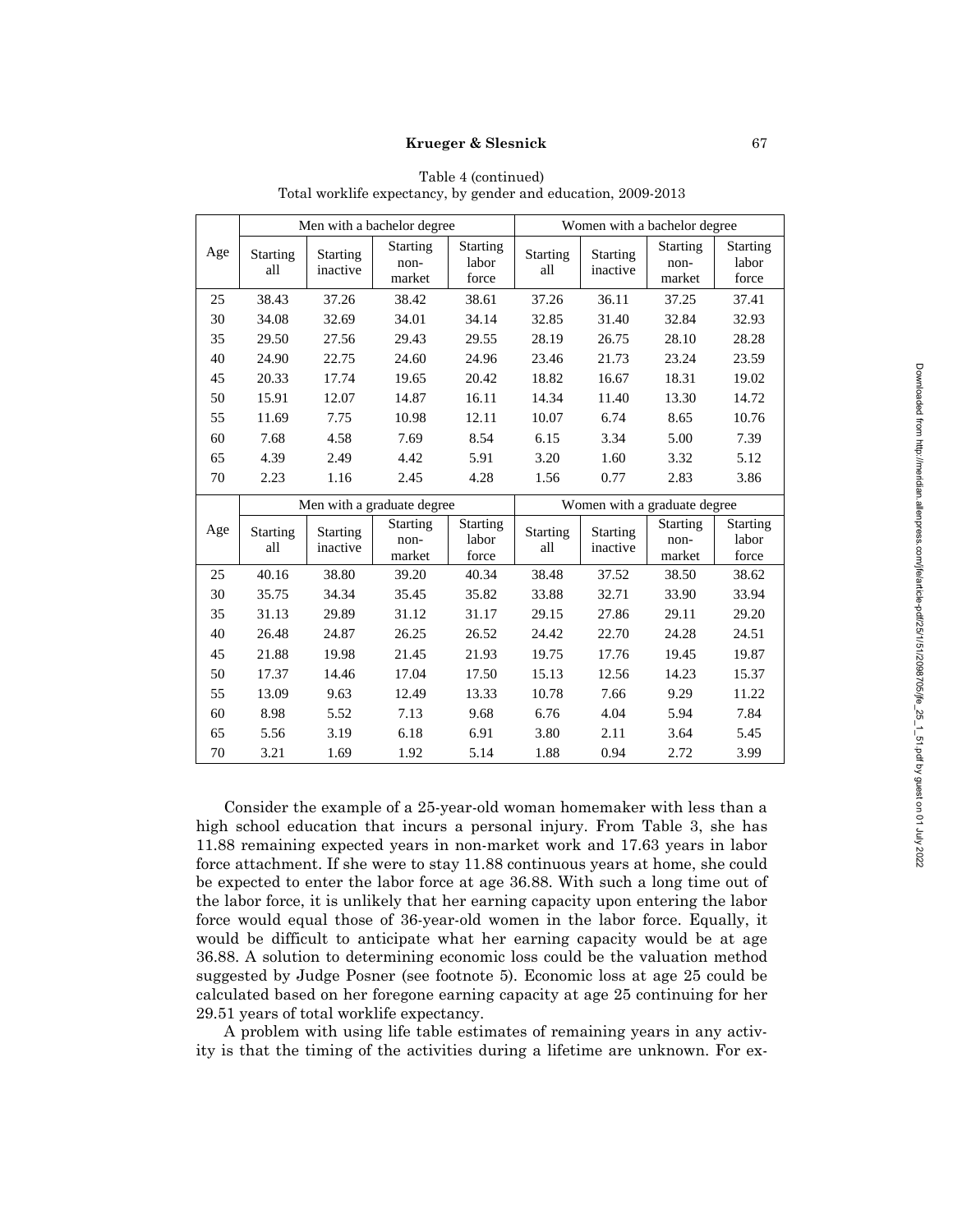ample, from Table 3 we see that 25-year-old women in the labor force with a high school education work an average of 27.32 years in the labor force between ages 25 and their eventual death, they work 6.11 years in the home, and they spend the balance of their life expectancy (23.31 years) at some other inactive work activity. Using those estimates, we don't know if women leave the labor force with a certain probability at age 30, for example, to raise children for 6.11 years and then return to the labor force to complete their careers. An expected value of each activity in the model can be estimated using the transit probabilities. In Figure 1, we show the activity probabilities for market work, non-market work, and all other activities for women with a high school diploma who starting at age 25 are in the labor market. One method for computing the expected values of work activities would be to multiply the annual economic value of participation in each activity by the annual probability of being in that activity as computed in the model. For example, assume that the economic value created during labor force attachment years is estimated at \$75,000 in earnings and household services, the economic value created during non-market years when taking care of a home or family on a full-time basis is estimated at \$50,000 in household services, and during other situation (or inactive) years the economic value created is estimated at \$25,000 in household services. The probability weighted annual expected economic value at each age could be computed as  $$75,000 \times P(Labor Force Attachment)_{age} + $50,000 \times$ *P(non-Market Work)age* + \$25,000 × *P(Other Situations)age*.



Figure 1. Probability of participation in the labor force, non-market work, and other situations of 25-year-old women with a high school education starting age 25 in the labor force.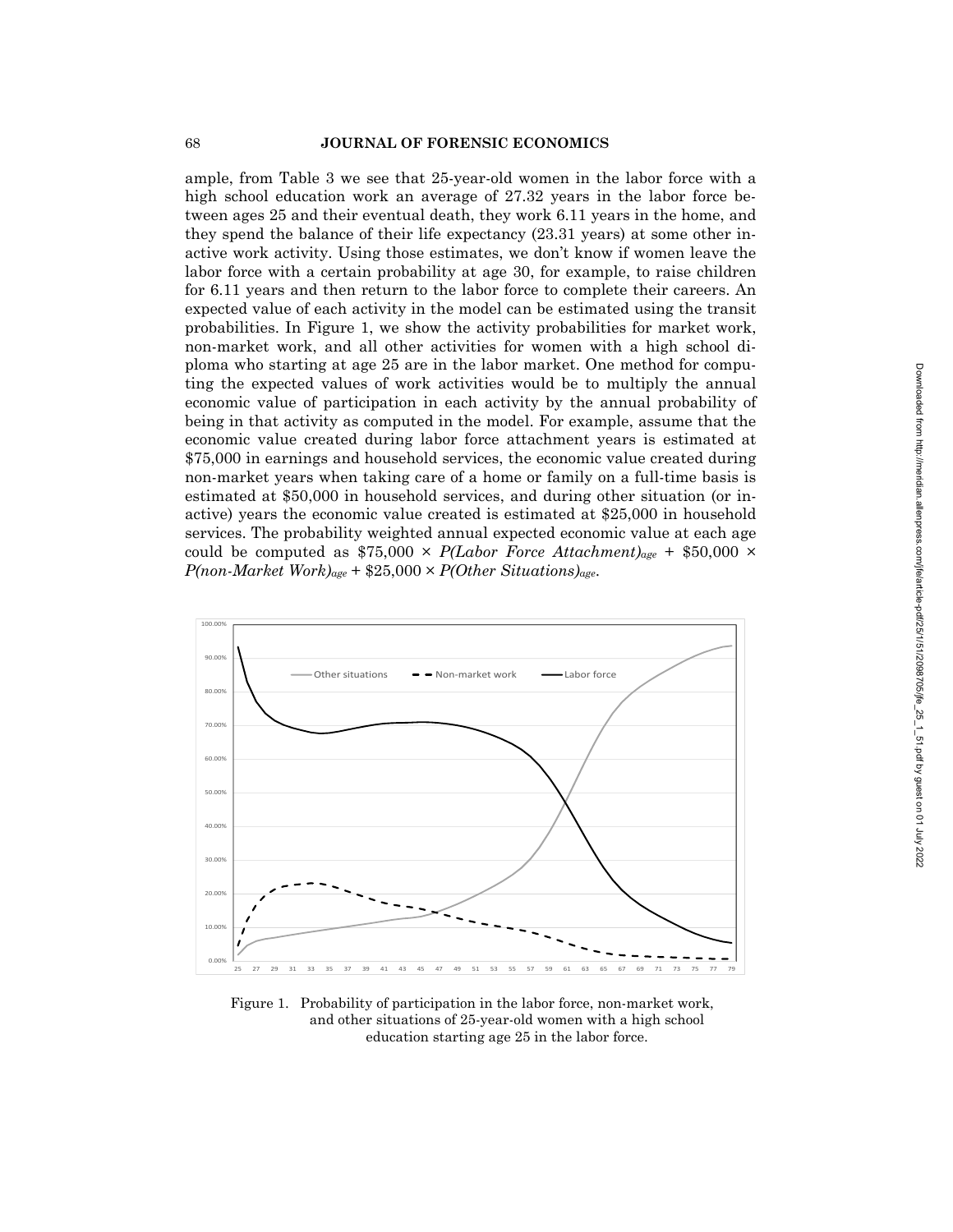## **VIII. Conclusion**

The lifetime total work output of men and women is undervalued by life tables based in years of labor force attachment and non-attachment. In this paper, the standard Markov increment-decrement worklife expectancy life table model has been expanded to include the full years that people forego the labor force in order to perform the non-market work of taking care of their homes or families. When the productivity of non-market work is recognized, the lifetime total working years of men and women nearly equalize which ends the worklife table signal that men are more productive than women.

### **References**

- Bailer, B.A. 1975. "The Effects of Rotation Group Bias on Estimates from Panel Surveys." *Journal of the American Statistical Association*, 70(349): 23-30.
- Bianchi, Suzanne M., Lynne M. Casper, and Rosalind B. King (eds). 2005. *Work, Family, Health and Well-Being*. Mahwah, NJ: Lawrence Erlbaum Associates.
- Chamallas, Martha. 1994. "Questioning the Use of Race-Specific and Gender Specific Economic Data in Tort Litigation: A Constitutional Argument." *Fordham Law Review*, 63: 73.
- \_\_\_\_\_\_\_. 2005. "Civil Rights in Ordinary Tort Cases: Race, Gender, and the Calculation of Economic Loss." *Loyola of Los Angeles Law Review*, 38: 1435.
- \_\_\_\_\_\_\_, and Jennifer B. Wriggins. 2010. *The Measure of Injury: Race, Gender, and Tort Law*. New York: New York University Press.
- Corcione, Frank and Robert Thornton. 1991. "Woman Work Experience: Voluntary Versus Involuntary Labor Force Activity." *Journal of Forensic Economics*, 4(2): 163-174.
- Foster, Edward M. and Gary R. Skoog. 2004. "The Markov Assumption for Worklife Expectancy." *Journal of Forensic Economics*, 17(2): 167-183.
- Garfinkle, Stuart H. 1957). "Tables of working life for women." *Bulletin 1204*: Bureau of Labor Statistics.

Horner, Stephen M. and Frank Slesnick. 1999. "The Valuation of Earning Capacity: Definition, Measurement and Evidence." *Journal of Forensic Economics*, 12(1): 13-32.

- Krueger, Kurt V. 2004. "Tables of Inter-year Labor Force Status of the U.S. Population (1998-2004) to Operate the Markov Model of Worklife Expectancy." *Journal of Forensic Economics*, 17(3): 313-381.
- Gary R. Skoog and James E. Ciecka. 2006. "Worklife in a Markov Model with Full-Time and Non-market work Activity." *Journal of Forensic Economics*, 19(1): 61- 82.
- Millimet, Daniel, Michael Nieswiadomy, and Danie Slottje. 2010. "Detailed Estimation of Worklife Expectancy for the Measurement of Human Capital: Accounting for Marriage and Children." *Journal of Economic Surveys*, 24(2): 339-361.
- Parker, Kim and Wendy Wang. 2013. "Modern Parenthood: Roles of Moms and Dads Converge as They Balance Work and Family." Washington, DC: Pew Research Center. Accessed on July 9, 2013 at

http://www.pewsocialtrends.org/files/2013/03/FINAL\_modern\_parenthood\_03-2013.pdf.

- Posner, Richard A. 1989. "Conservative Feminism." *University of Chicago Legal Forum*, 191.
- Skoog, Gary R., James E. Ciecka, and Kurt V. Krueger. 2011. "The Markov Process Model of Labor Force Activity: Extended Tables of Central Tendency, Shape, Percen-